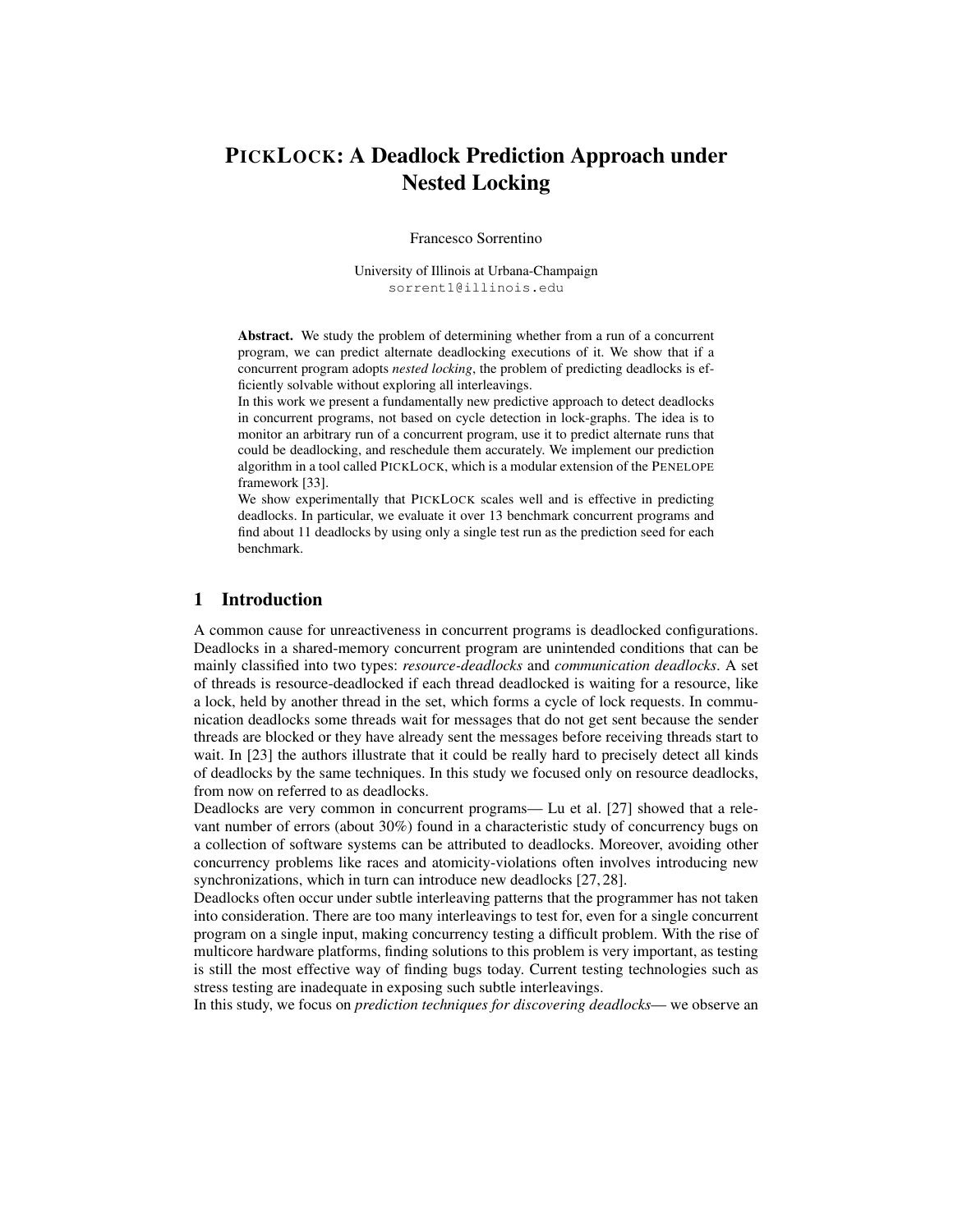arbitrary execution of a concurrent program and from it predict alternate interleavings that can deadlock. We show that if a concurrent program adopts *nested locking* policies (i.e., locks are released by threads in the reverse order in which they were acquired), the problem of predicting potential deadlocks involving any number of threads is efficiently solvable without exploring all interleavings. Nested locking is guaranteed on *Java 1.7* (in general with Java using *synchronized* blocks or methods) and *C#*.

Potential deadlocks can be detected using dynamic analysis [10,14,15,24,28], model checking [18,22], runtime monitoring [37], static analysis [19,29,32,38] or a combination thereof. Analysis based on lock order graphs [1] or a combination of them with happen-before relation has been already explored [15].

In general, static detection techniques and model checking for deadlock detection can analyze the whole program, but lacks precision and usually result in a large number of false positives. Precision is gained using dynamic techniques, but at the cost of incompleteness. Dynamic confirmation techniques work well in confirming if a potential deadlock is a real one. Recent deadlock detection techniques [24, 28] use lock-set based strategies to predict potential deadlocks. Unfortunately, the re-execution phase they provide is weak, largely because such re-execution phases are based on time triggered approaches.

The solution we propose for predicting potential deadlocks and for confirming them is not based on the simple cycle lock requests detection like most of the deadlocks detection work available in the literature  $[1, 13, 14, 19, 25, 35, 36, 38]$ . It instead involves taking a concurrent program and a test harness, executing the program under test to get an arbitrarily interleaved execution, and then *predicting* alternate executions leading to deadlocks. Finally, in order to check if a real deadlock has been found, the program being tested is re-executed precisely under these predicted deadlocking schedules.

The main contribution of this paper is the prediction algorithm, which reasons at an abstract level in order to efficiently and accurately predict deadlocking schedules. The algorithm is based on *lock-sets* and *acquisition histories* (the latter are a kind of hierarchical lock-set information), which only ensure that the predicted run respects *lock* acquisitions and releases in the run. In other words, the predicted runs are certainly not guaranteed to be feasible in the original program— if the original program had threads that communicated through shared variables in a way that orchestrated the control flow, the predicted runs may simply not be feasible. However, in the absence of such communication, the predicted runs do respect the locking semantics and hence assure feasibility at that level of abstraction. To realize a more precise prediction we could have used a more sophisticated mechanism, such as the one that uses constraint solvers we proposed in [20]. However, we decided to pursue scalability and use a more lightweight solution here. The crucial observation is that acquisition histories give not only enough traction to detect alternate deadlocking interleavings, but also provide an effective mechanism to *re-schedule* the precise interleaving under which deadlock will occur; the latter helps our re-execution engine to run the predicted schedule and confirm the deadlock, which entirely eliminates all false positives.

We have implemented this methodology in a tool, PICKLOCK, that monitors and reschedules interleavings for Java programs. The infrastructure of the tool is partially built on the PENELOPE framework, presented in [33]. We have applied PICKLOCK to a suite of multithreaded Java programs and showed that it is efficient and effective in predicting deadlocking schedules. The methodology we present is language-independent and can be applied to other contexts as long as nested locking policies are used.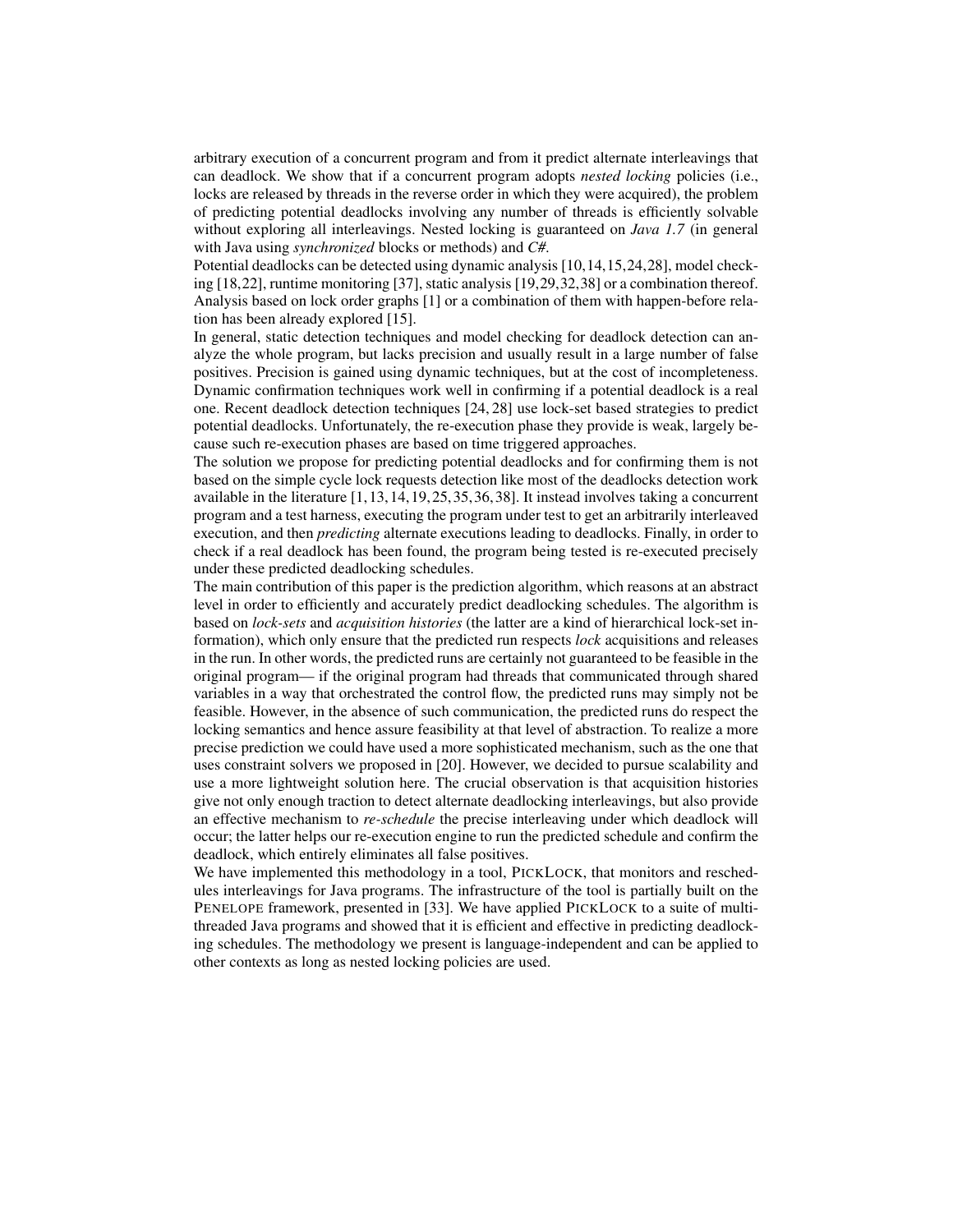# 2 Related Work

Prior work on deadlock detection in concurrent programs have exploited different techniques: dynamic (including postmortem) analysis, model checking and static analysis. Static approaches attempt to detect possible deadlocks directly on the source code and do not require the execution of the application being tested [12, 19, 29, 32, 38]. Even if this approach exhaustively explores all potential deadlocks, it suffers from high false positives, aggravating the user. For example, Williams et al. in [38] report that on 100,000 potential deadlocks only 7 were real deadlocks. In order to reduce the number of false positives numerous directions have been explored. Williams et al. [38] have used heuristics to try to remove some of the false positives but these have the potential of removing some real deadlocks. von Praun [35] uses a context-sensitive lock-set and a lock graph in his approach. To reduce false positives they suppress certain deadlocks based on lock alias set information, again potentially removing real deadlocks. RacerX  $[19]$  is a static data race and deadlock detection tool for concurrent programs written in C. Additional programmer's annotations are used to inject the programmer's intent and consequently suppress false positives and improve the RacerX's accuracy. More recently, Naik et al. [29] combine a suite of static analysis techniques to cut the false positive rates. Unfortunately, scalability and problems related to conditional statements still remain a drawback of static analysis.

Several researchers have explored a model-checking approach to detect deadlocks in concurrent programs using model checker such as SPIN and Java Pathfinder [18, 22, 34]. Joshi et al. [23] monitor the annotated conditional variables as well as lock synchronization and threading operations in a program to generate a trace program containing not only thread and lock operations but also the value of conditionals. Then they apply Java Pathfinder to check all abstracted and inferred execution paths of the trace program to detect deadlocks. However, the technique proposed requires manual effort to design and add annotations, which can be error-prone, and suffers from the scalability issue to handle largescale programs. Dynamic analysis techniques have been extensively explored as well [10, 14, 15]. With this approach the execution of one or more runs of a concurrent program are monitored to determine if a deadlock may occur in another execution of the program. Eraser [30] is a dynamic analysis program originally designed to detect possible data-races and later modified to detect possible deadlock conditions. Eraser is neither a sound nor complete algorithm. Bensalem et al. [14, 15] find potential deadlocks in Java programs by finding cycles in the lock graph generated during program execution. All cycles in the lock graph are considered to be potential deadlocks, generating a considerable high number of false positives. They use the happen-before relation to improve the precision of cycle detection and use a guided scheduler to confirm a deadlock. Farchi et al. [10] proposed an approach where they generate a lock graph across multiple runs of the code. Deadlocks prediction is done searching cycles in this graph; unfortunately, this approach may also produce false alarms. MulticoreSDK [28] and DeadlockFuzzer [24] use lock-set based strategies to predict potential deadlocks. Once a potential deadlock has been found, deadlock confirmation, avoidance, or healing strategies can be applied. Neither approaches are capable of completing large executions, moreover the rescheduling phase is not robust enough to guarantee that the right time to trigger a deadlock is used.

MagicFuzzer [16] is a dynamic resource deadlock detection technique based on locks dependencies. It locates potential deadlock cycle from an execution, it iteratively prunes lock dependencies that have no incoming or outgoing relations with other lock dependencies. Similarly to our approach it has a trace recording phase, a potential deadlock detection phase and a deadlock confirmation phase — which avoids false positives. However, like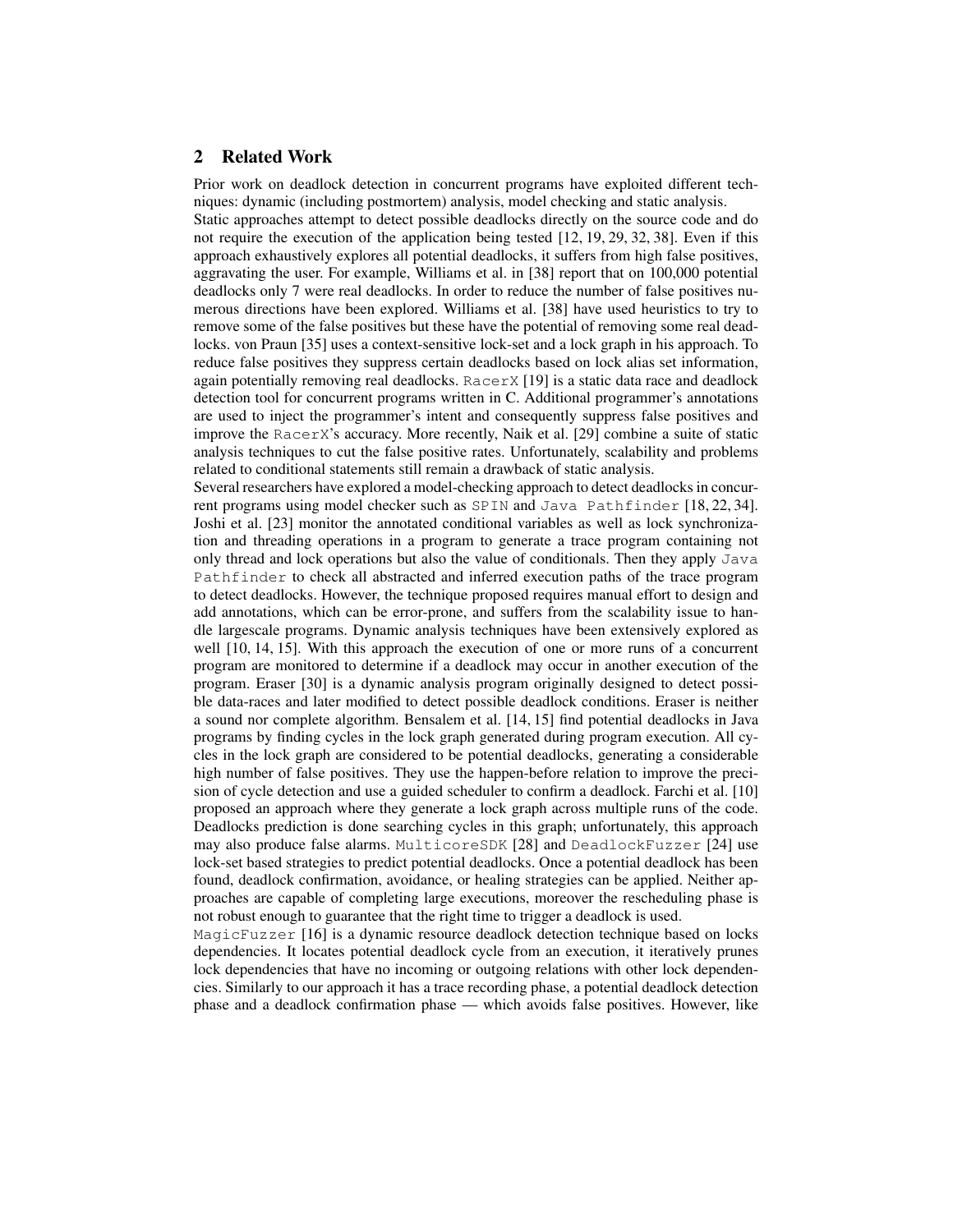

Fig. 1. (a) – Simplified code for add All and to Array of the Vector library of Java 1.4. (b) – Simplified code for *containsAll* and *containsAll* 1 of the *Collections* library of Java 1.4. (c) – Observed execution  $\rho$  of the program under test (dotted arrows indicate the predicted run  $\rho'$  generated from  $\rho$ ).

most of the techniques based on cycle detection, the detection phase is not precise, even assuming that the communication between threads occurs only through locks, overloading the confirmation phase.

ConLock [39] is the most recent work that implements predictive detection techniques following our same motivations. ConLock analyzes a given cycle and the execution trace that produce the cycle. It generates a set of constraints and a set of nearest scheduling points. Then, it schedules a confirmation run with the aim to not violate a reduced set of constraints from the chosen nearest scheduling points. ConLock is able to detect false positives, however the confirmation phase still relies on probability ( $> 71\%$ ).

# 3 Motivating Example

It is very common to incur a deadlock when programs misuse APIs offered by third-party libraries [25, 38]. Even if the program does not contain logic bugs per se, the interaction of methods defined in synchronized classes may still result in deadlocks. This is a general problem for all synchronized Collection classes in the JDK, including the Vector library. Since Vector is a synchronized class, programmers could easily assume that concurrent accesses to vectors are not a concern. However, potential deadlocks could still be present and hidden from the calling application.

In Figure 1(a), we show a simplified version of the methods  $addAll$  and  $toArray$  as defined in the JDK library.  $addAll$  appends all of the elements in the specified collection  $c$ to the end of this Vector. Internally it calls the method  $toArray$ , which returns an array containing all the elements in this Vector in the correct order. As the  $addAll$  needs to be multi-thread safe, it follows that locks for the vector being added to and the parameter need to be acquired. Specifically, the method acquires the lock associated with the vector being added to first, and then it acquires the lock associated with the parameter. Similarly, in Figure  $1(b)$ , we report a simplified version of the methods *containsAll* and *containsAll* 1 (in AbstractCollection.java) as defined in the JDK. *containsAll* acquires the lock associ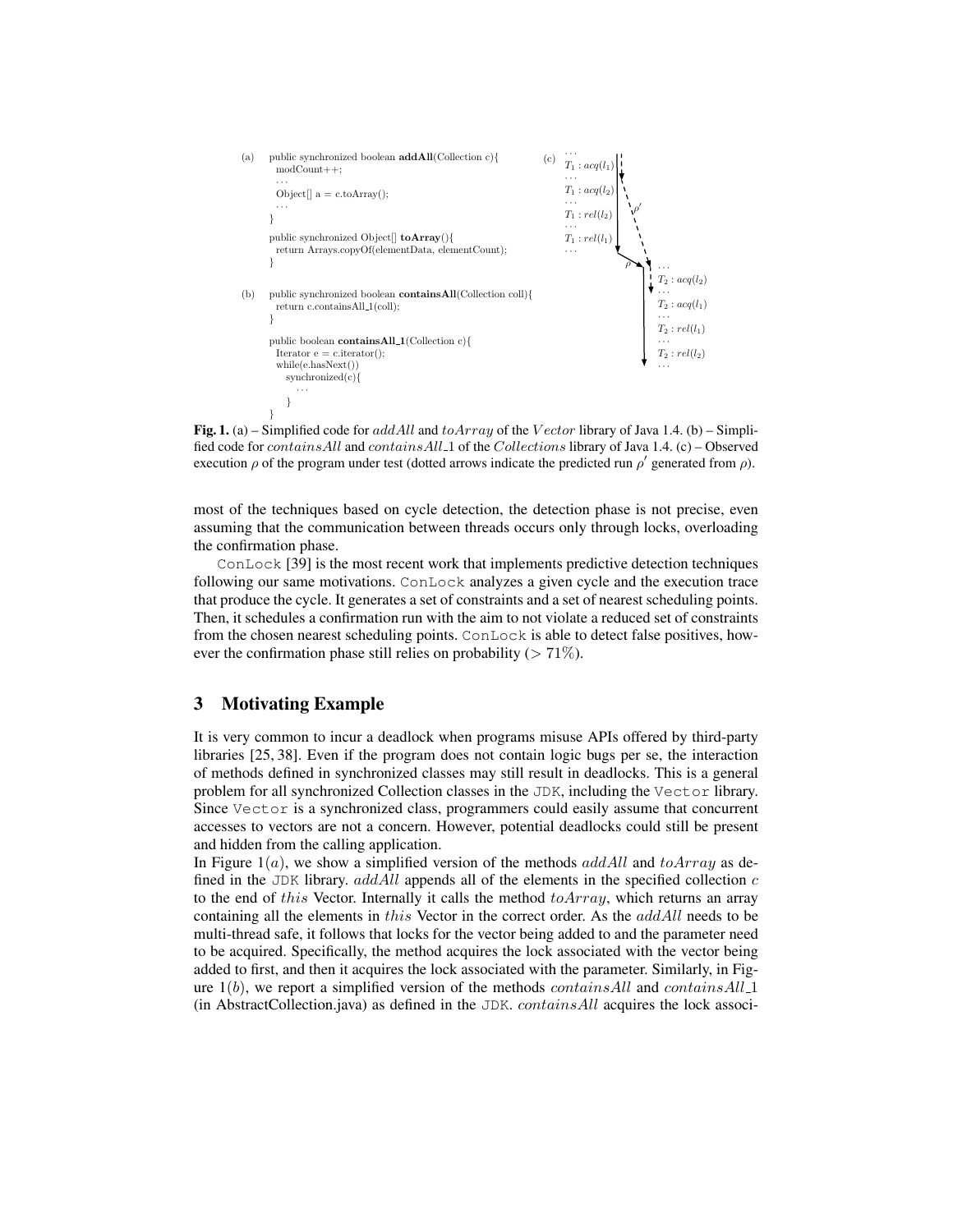ated with this vector first, then from inside the method  $containsAll\_1$  it acquires the lock associated with the specified collection c.

Let us assume that in the program under test there are two threads that execute concurrently and use two vectors  $V_1$  and  $V_2$ .  $T_1$  wants to add all elements of  $V_2$  to  $V_1$ , calling the method  $V_1$  addAll $(V_2)$ , while  $T_2$  concurrently invokes the method  $V_2$  containsAll $(V_1)$ , in order to check if the vector  $V_2$  contains all the elements of  $V_1$ .

In Figure 1(c), we report a possible observed run  $\rho$  (focus on the solid arrows) of the program under test. We are assuming that the code of  $T_1$  is entirely executed followed by the code of  $T_2$  (this execution does not deadlock). Our prediction algorithm observes the synchronization events (such as locks acquire/release) but suppresses the semantics of computations entirely and does not observe them. They have been replaced by "..." symbols in the figure as they play no role in our analysis.

Given the observed run  $\rho$ , we ask whether there exists an alternative run  $\rho'$  in which a deadlock potentially occurs. Our prediction algorithm will predict a run  $\rho'$  in which the acquisition of the lock associated with  $V_1$  (let us say  $l_1$ ) by  $T_1$  is followed by the acquisition of the lock associated with  $V_2$  (let us say  $l_2$ ) done by  $T_2$  (illustrated by the dotted arrows in the Figure  $1(c)$ ).

Once a potential deadlocking run is found, in the last phase of PICKLOCK, our re-execution engine will orchestrate the execution of the program under test to follow the predicted run. The program under test will then deadlock inside the JDK, producing a concrete deadlocking interleaving.

## 4 Preliminaries

In this Section we introduce some notations that will be used in the rest of the paper. Then, we elaborate on some observations that motivate our various design choices.

#### 4.1 Prediction model

We assume an infinite set of thread identifiers  $\mathcal{T} = \{T_1, T_2, \ldots\}$  and an infinite set of global locks  $\mathcal{L} = \{l_1, l_2, \ldots\}$ , used in a nested fashion (i.e. threads release locks in the reverse order in which they were acquired).

PickLock observes three kinds of actions for a given thread  $T_i$ , defined as:

$$
\Sigma_{T_i} = \{T_i: acq(l), T_i: rel(l) | l \in \mathcal{L}\} \cup \{T_i: tcT_j | T_j \in \mathcal{T}\}\
$$

Action  $T_i: a c q(l)$  represents acquiring the lock l and the action  $T_i: rel(l)$  represents releasing of the lock *l*, by thread  $T_i$ . The action  $T_i$ :  $tc$   $T_j$  denotes the thread  $T_i$  creating the thread  $T_j$ . We define  $\Sigma = \bigcup_{T_i \in T} \Sigma_{T_i}$  as the set of actions of all threads. A word w in  $\Sigma^*$ , in order to represent a run, must satisfy several syntactic restrictions, represented by the following definitions. ( $\sigma|_A$  denotes the word  $\sigma$  projected to the letters in A).

**Definition 1** (**Lock-validity**). *A run*  $\rho \in \Sigma^*$  *is* lock-valid *if it respects the semantics of the locking mechanism. Formally, let*  $\Sigma_l = \{T_i : acq(l), T_i : rel(l) \mid T_i \in \mathcal{T}\}$  *denote the set of locking actions on lock l. Then*  $\rho$  *is lock-valid if for every*  $l \in \mathcal{L}$ *,*  $\rho|_{\Sigma_l}$  *is a prefix of*  $\left[\bigcup_{T_i \in \mathcal{T}} (T_i:acq(l) T_i:rel(l))\right]^*$ 

**Definition 2** (Creation-validity). A run  $\rho \in \Sigma^*$  *over a set of threads*  $\mathcal T$  *is* creation-valid *if every thread is created at most once and its events happen after this creation, i.e., for every*  $T_i \in \mathcal{T}$ , there is at most one occurrence of the form  $T_j$ : tc  $T_i$  in w, and, if there is such an  $ocurrence,$  then all occurrences of letters of  $\varSigma_{T_i}$  happen after this occurrence.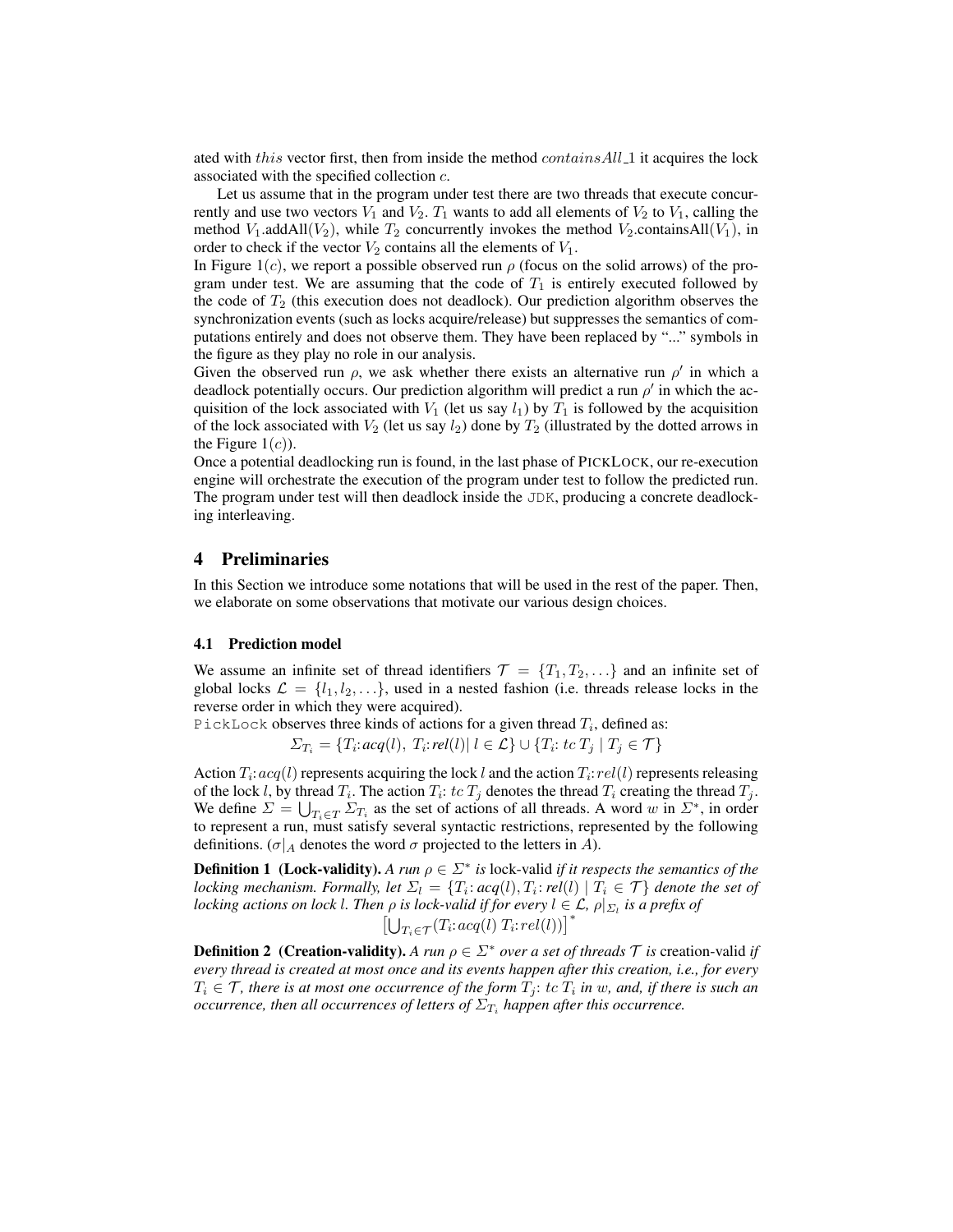Let  $\rho$  be a global execution, and  $e = (T, i)$  be an event in  $\{\rho_T\}_{T \in \mathcal{T}}$ . Then we say that the j'th action  $(1 \leq j \leq |\rho|)$  in  $\rho$  is the event e (or, Event $(\rho[j]) = e = (T, i)$ ), if  $\rho[j] =$ T:a (for some action a) and  $\rho_T[1, i] = \rho[1, j]|_T$ . In other words, the event  $e = (T, i)$ appears at the position j in  $\rho$  in the particular interleaving of the threads that constitutes  $\rho$ . Reversely, for any event e in  $\{\rho_T\}_{T \in \mathcal{T}}$ , let  $Occur(e, \rho)$  denote the (unique) j ( $1 \leq j \leq$  $|\rho|$ ) such that the j'th action in  $\rho$  is the event e, i.e  $Event(\rho[j]) = e$ . Therefore, we have  $Event(\rho[Occure, \rho)]) = e$ , and  $Occur(Event(\rho[j])) = j$ . Finally, let  $Tid(e, \rho)$  denote the thread  $T \in \mathcal{T}$  executing the event e in  $\rho$ .

While the run  $\rho$  defines a total order on the set of events in it  $(E, \leq)$ , there is an induced total order between the events of each thread. We formally define this as  $\subseteq_i$  for each thread  $T_i$ , as follows: for any  $e_m, e_n \in E$ , if  $e_m$  and  $e_n$  belong to thread  $T_i$  and  $m \leq n$  then  $e_m \sqsubseteq_i e_n$ . The partial order that is the union of all the program orders is  $\sqsubseteq = \bigcup_{T_i \in \mathcal{T}} \sqsubseteq_i$ . Given an execution  $\rho$  over a set of locks  $\mathcal L$  and threads  $\mathcal T$ , we would like to *infer* alternative executions ρ 0 from ρ that deadlock. Our prediction model respect *lock-validity*, *creationvalidity* and the program-order of the original run.

Definition 3 (Prediction model [33]). *Let* ρ *be a run over a set of threads* T *and locks* L*. A run*  $\rho'$  *is* inferred *from*  $\rho$  *if (i) for each*  $T_i \in \mathcal{T}$ ,  $\rho'|_{T_i}$  *is a prefix of*  $\rho|_{T_i}$ , *(ii)*  $\rho'$  *is lock-valid, (iii) creation-valid. We will refer to the set of executions inferred from*  $\rho$  *with*  $Infer(\rho)$ *.* 

Notice that our prediction model is an *abstraction* of the problem of finding alternate executions that are deadlocking in the concrete program. Not all the executions in  $Infer(\rho)$ may be valid/feasible in the original program (this could happen if the threads communicate using other mechanisms). In this sense we talk about *potential deadlocks*. A more precise prediction model can be obtained adding to Def. 3 the *data-validity* constraints (for more details we refer the reader to [20, 31]). However, our rescheduling phase takes care of this problem, getting rid of the false positives.

#### 4.2 Lock-sets and acquisition-histories

Let  $\rho_T$  indicate the local execution of T. Consider  $\rho_T$  (for any T), the *lock-set held after*  $\rho_T$ is the set of all locks T holds:  $LockSet(\rho_T) = \{l \in \mathcal{L} \mid \exists k.\rho_T[k] = T:acq(l), \text{ there is no }$  $j, k < j \leq i$  s.t.  $\rho_T[j] = T:rel(l)$ . The *acquisition history* [26] of the execution of a thread has more nuanced information, and will play a crucial role in both detecting deadlocks and finding re-executions of the program that manifest the deadlocks. The acquisition history of  $\rho_T$  records, for each lock l held by T at the end of  $\rho_T$ , the set of locks that T acquired (and possibly released) after the last acquisition of the lock l.

Formally, the acquisition history of  $\rho_T$ ,  $AH(\rho_T)$  :  $LockSet(\rho_T) \rightarrow 2^{\mathcal{L}}$ , where  $AH_l(\rho_T)$ is the set of all locks  $l' \in \mathcal{L}$  such that  $\exists k. \rho_T[k] = T:acq(l)$  and there is no  $j > k$  such that  $\rho_T[j] = T:rel(l)$  and  $\exists h > k. \rho_T[h] = T:acq(l').$ 

Two acquisition histories  $AH_l(\rho_{T_1})$  and  $AH_{l'}(\rho_{T_2})$  are said to be *not compatible*, denoted as  $AH_l(\rho_{T_1}) \nsim_c AH_{l'}(\rho_{T_2})$ , if there exist two locks l and l' such that  $l' \in AH_l(\rho_{T_1})$  and  $l \in AH_{l'}(\rho_{T_2})$ . They are otherwise said to be *compatible*.

### 4.3 Relation between co-reachability and deadlock

A result by Kahlon et al. [26] argues that global reachability of two threads communicating via nested locks is effectively and compositionally solvable by extracting locking information from the two threads in terms of acquisition histories. In particular, it states that there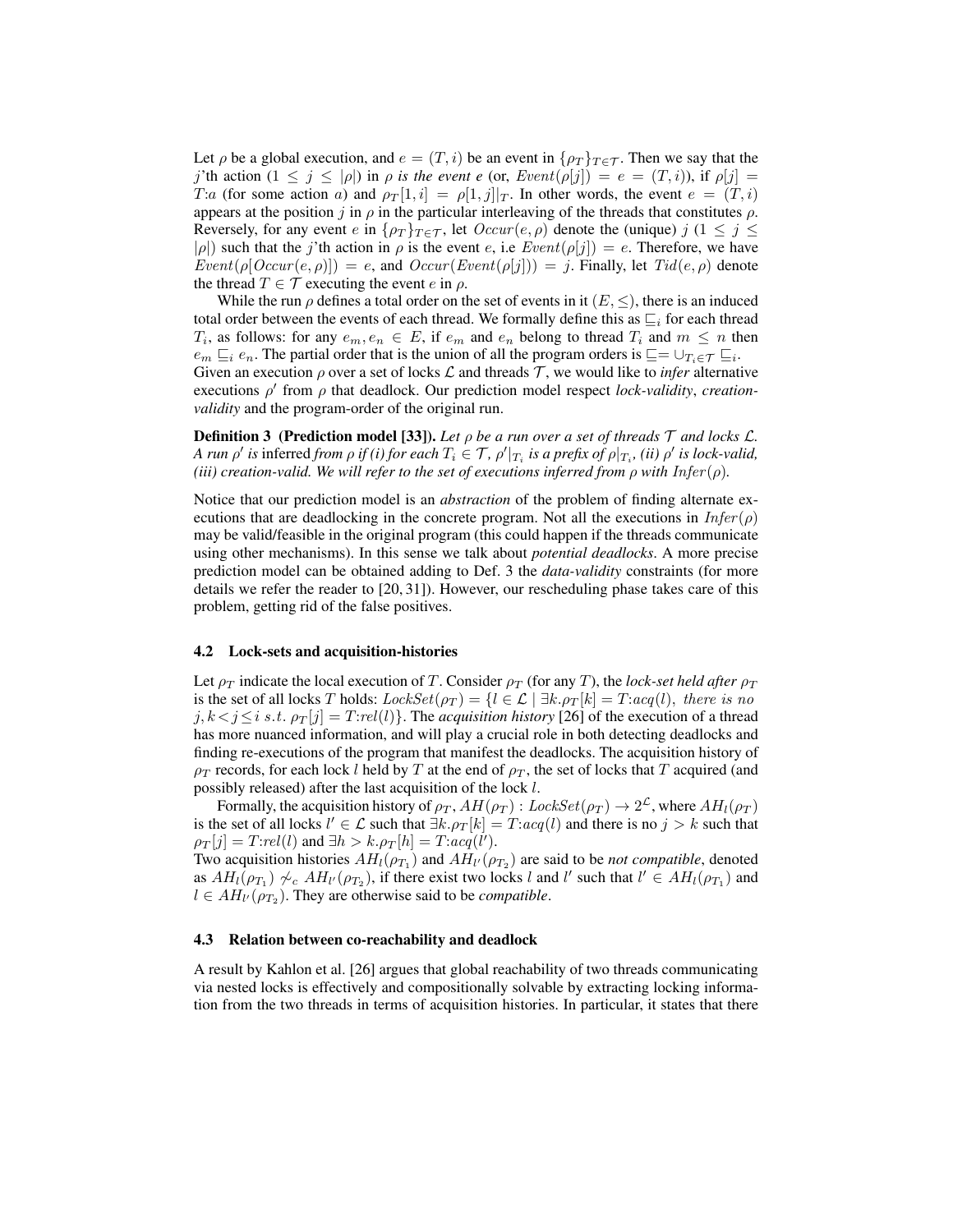$$
T_1 \t T_2
$$
\n
$$
\bigcap_{i=1}^{n} \text{Acq } l_1
$$
\n
$$
\bigcap_{i=1}^{n} \text{Acq } l_2
$$
\n
$$
\bigcap_{i=1}^{n} \text{Acq } l_2
$$
\n
$$
\bigcap_{i=1}^{n} \text{Acq } l_1
$$
\n
$$
\bigcap_{i=1}^{n} f_2 = (T_2, j')
$$
\n
$$
\bigcup_{i=1}^{n} \text{LocKSet}(p_{T_1}[1, i]) = \{l_1\}
$$
\n
$$
\bigcup_{i=1}^{n} f_2 = (T_2, j')
$$
\n
$$
\bigcup_{i=1}^{n} \text{LocKSet}(p_{T_1}[1, i]) \cap \text{LocKSet}(p_{T_2}[1, j]) = \emptyset
$$
\n
$$
\bigcap_{i=1}^{n} \text{Acq } l_1
$$
\n
$$
\bigcup_{i=1}^{n} \text{Rel } l_2
$$
\n
$$
\bigcup_{i=1}^{n} \text{Rel } l_1
$$
\n
$$
\bigcup_{i=1}^{n} \text{Rel } l_2
$$
\n
$$
\bigcup_{i=1}^{n} \text{Rel } l_1
$$
\n
$$
\bigcup_{i=1}^{n} \text{Rel } l_2
$$
\n
$$
\bigcup_{i=1}^{n} \text{Rel } l_1
$$
\n
$$
\bigcup_{i=1}^{n} \text{Rel } l_2
$$
\n
$$
\bigcup_{i=1}^{n} \text{Rel } l_1
$$
\n
$$
\bigcup_{i=1}^{n} \text{Rel } l_2
$$
\n
$$
\bigcup_{i=1}^{n} \text{Rel } l_1
$$
\n
$$
\bigcup_{i=1}^{n} \text{Rel } l_2
$$
\n
$$
\bigcup_{i=1}^{n} \text{Rel } l_1
$$
\n
$$
\bigcup_{i=1}^{n} \text{Rel } l_2
$$
\n
$$
\bigcup_{i=1}^{n} \text{Rel } l_1
$$
\n
$$
\bigcup_{i=1}^{n} \text{Rel } l_1
$$
\n
$$
\bigcup_{i=1}^{n} \text
$$

Fig. 2. Lock-sets and acquisition histories associated with a deadlocking configuration of threads  $T_1$ and  $T_2$ .

is an execution that ends with event  $e_1$  in one thread and event  $e_2$  in the other thread, if, and only if, the acquisition histories at  $e_1$  and  $e_2$  are compatible and the lock-sets held are disjoint.

Lemma 1 (Kahlon et al. [26]). *Let* ρ *be an execution of a concurrent program* P*, let*  $\{\rho_T\}_{T \in \mathcal{T}}$  *be its set of local executions, and let*  $T_1$  *and*  $T_2$  *be two different threads. Let*  $e_1 = (T_1, i)$  *be an event of thread*  $T_1$  *and*  $e_2 = (T_2, j)$  *be an event of thread*  $T_2$  *of these local executions.*

*Then the event*  $e_1$  *and*  $e_2$  *of*  $T_1$  *and*  $T_2$  *respectively are co-reachable in* P

*if, and only if,*

 $LockSet(\rho_{T_1}[1,i]) \cap LockSet(\rho_{T_2}[1,j]) = \emptyset$ , and the acquisition history of  $\rho_{T_1}[1,i]$  and *the acquisition history of*  $\rho_{T_2}[1,j]$  *are compatible.* 

This pairwise reachability result is the base of our approach and the following Theorem is a direct consequence of it.

**Theorem 1.** *There is a potential deadlocking run*  $\rho' \in \text{Infer}(\rho)$  *involving two threads if, and only if,*

 $\exists e_1 = (T_1, i), e_2 = (T_2, j) \text{ s.t. } LockSet(\rho_{T_1}[1, i]) \cap LockSet(\rho_{T_2}, [1, j]) = \emptyset \text{ and the}$  $acquisition$  histories of  $\rho_{T_1}[1,i]$  and  $\rho_{T_2}[1,j]$  are not compatible.

*Proof.* One side of the implication follows from the Lemma 1. If there is a deadlock, involving  $T_1$  and  $T_2$ , it means that we reached an event  $f_1 = (T_1, i')$  and an event  $f_2 = (T_2, j')$ in the local executions in which the two threads are not allowed to make further operations (Figure 2). From the Lemma 1, it follows that lock-sets at  $f_1$  and  $f_2$  are disjoint and the acquisition histories of  $\rho_{T_1}[1, i']$  and  $\rho_{T_2}[1, j']$  are compatible. Moreover, because the threads  $T_1$  and  $T_2$  are blocked, the operation that they are trying to do is an acquire of some lock (the release is not a blocking operation).

In particular,  $T_1$  and  $T_2$  are trying to acquire different locks, because if they were trying to acquire the same lock at least one of the threads would have been able to move. The fact that  $T_1$  (resp.  $T_2$ ) can not make an acquire implies that it is requiring a lock,  $l_2$  (resp.  $l_1$ ) owned by  $T_2$  (resp.  $T_1$ ). It follows that at  $\rho_{T_1}[1, i'+1]$  and  $\rho_{T_2}[1, j'+1]$ , the lock-sets are not disjoint.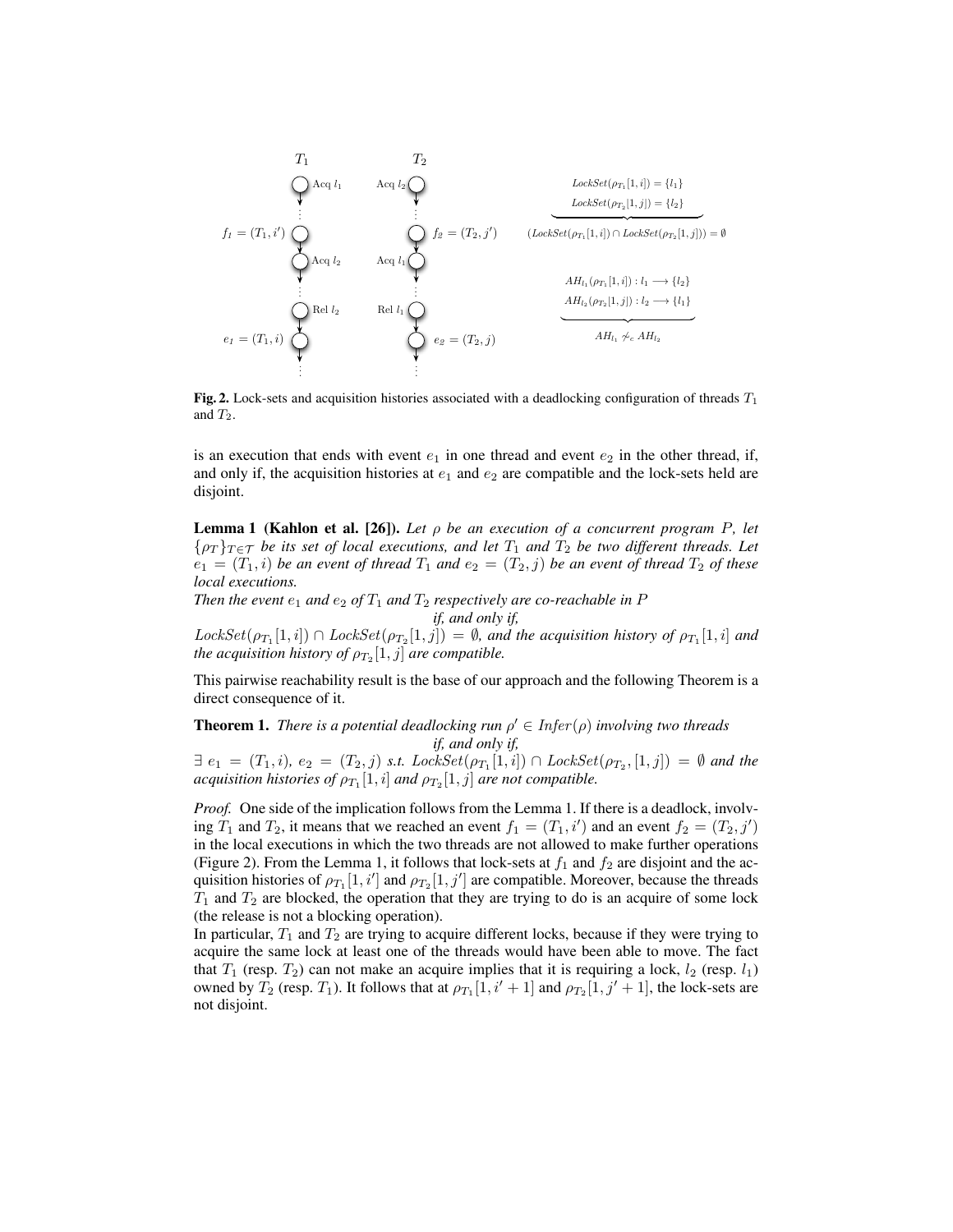From the nested nature of the locking policies, it follows that there exists a point in  $\rho_{T_1}$  in which  $l_2$  is released, that has the same lock-set of  $f_1$ , let us say  $e_1$ . Similarly, there exists a point in  $\rho_{T_2}$  in which  $l_1$  is released, that has the same lock-set of  $f_2$ , let us say  $e_2$ . It follows that at  $e_1$  and  $e_2$  the lock-sets are disjoint (they were disjoint also in  $f_1$  and  $f_2$ ). Because  $T_1$ held  $l_1$  while acquired  $l_2$  and  $T_2$  held  $l_2$  while acquired  $l_1$  then  $l_1$  and  $l_2$  are such that the acquisition histories of  $\rho_{T_1}[1,i]$  and  $\rho_{T_2}[1,j]$  are not compatible, that completes this side of the proof.

It remains to prove that when  $\exists e_1, e_2$  satisfying the hypothesis then there exist an event,  $f_1$ , executed by  $T_1$  with  $Occur(f_1, \rho) < Occur(e_1, \rho)$ , and an event,  $f_2$ , executed by  $T_2$  with  $Occur(f_2, \rho) < Occur(e_2, \rho)$ , such that  $T_1$  and  $T_2$  are deadlocked.

Let us pick the  $e_1 e_2$  such that  $(Occur(e_1, \rho) + Occur(e_2, \rho))$  is minimal, moreover for the sake of exposition we can assume that there is a unique pair of locks  $(l_1, l_2)$  such that the acquisition histories of  $\rho_{T_1}[1,i]$  and  $\rho_{T_2}[1,j]$  are not compatible. We need to prove that  $f_1$ and  $f_2$  respectively in  $T_1$  and  $T_2$  are co-reachable and deadlocking.

From the assumption it follows that in  $\rho_{T_1}$  and in  $\rho_{T_2}$ , before that the events  $e_1$  and  $e_2$  are respectively executed, the locks  $l_1$  and  $l_2$  are acquired in reverse order by  $T_1$  and  $T_2$ . We can assume that the execution orders are those depicted in Figure 2.

We pick as  $f_1$  the event right before the acquisition of  $l_2$  in  $\rho_{T_1}$  and the event right before the acquisition of  $l_1$  in  $\rho_{T_2}$  as  $f_2$ .

 $f_1$  and  $f_2$  are deadlocking by definition. In order to prove that they are co-reachable, from Lemma 1, we need to prove:

- 1.  $LockSet(\rho_{T_1}[1, i']) \cap LockSet(\rho_{T_2}[1, j']) = \emptyset.$
- 2. acquisition histories at  $\rho_{T_1}[1, i']$  and  $\rho_{T_2}[1, j']$  are compatible.

Due to the nested nature of the locking policies, the event  $f_1$  occurs after the acquisition by  $T_1$  (resp.  $T_2$ ) of  $l_1$  (resp.  $l_2$ ), belonging to  $LockSet(\rho_{T_1}[1,i])$  (resp.  $LockSet(\rho_{T_2}[1,j])$ ). It follows  $LockSet(\rho_{T_1}[1,i])$  $[1, i]$   $\subseteq$   $LockSet(\rho_{T_1}[1, i'])$  and  $LockSet(\rho_{T_2}[1, j])$   $\subseteq$  $LockSet(\rho_{T_2}[1,j']).$ 

By contradiction, let us assume that  $LockSet(\rho_{T_1}[1, i']) \cap LockSet(\rho_{T_2}[1, j']) \neq \emptyset$ . That is, it exists a lock  $l_3$  such that  $l_3 \in LockSet(\rho_{T_1}[1, i']) \cap LockSet(\rho_{T_2}[1, j'])$ . But from the inclusions stated above it follows that  $l_3 \in \text{LockSet}(\rho_{T_1}[1, i]) \cap \text{LockSet}(\rho_{T_2}[1, j])$  that contradicts the hypothesis.

We can conclude that the lock-sets are disjoint when  $T_1$  is at  $\rho_{T_1}[1, i']$  and  $T_2$  is at  $\rho_{T_2}[1, j']$ . It remains to prove the point 2. Let us assume by contradiction that exist  $l_1$  and  $l_2$  such that the acquisition histories at  $\rho_{T_1}[1, i']$  and  $\rho_{T_2}[1, j']$  are not compatible. We found two events satisfying the hypothesis, moreover  $Occur(f_1, \rho) < Occur(e_1, \rho)$  and  $Occur(f_2, \rho) <$  $Occur(e_2, \rho)$  it follows that  $(Occur(e_1, \rho) + Occur(e_2, \rho))$  was not minimal, contradicting the assumption.  $\Box$ 

#### 4.4 The importance of acquisition histories

Potential deadlocks could be detected using a multitude of approaches. The question we want to address in this Section is: *"Why use acquisition histories?"*. The ideal prediction algorithm would predict potential deadlocks that are feasible at least with respect to the synchronization mechanisms.

The majority of the approaches that have been proposed are based on cycle detection in *lock order graphs* [11, 12, 15]. In a lock order graph, a node represents a lock. A directed edge from node  $l_1$  to node  $l_2$  labeled T represents that, during the execution, the thread T acquires the lock  $l_2$  while holding the lock  $l_1$ .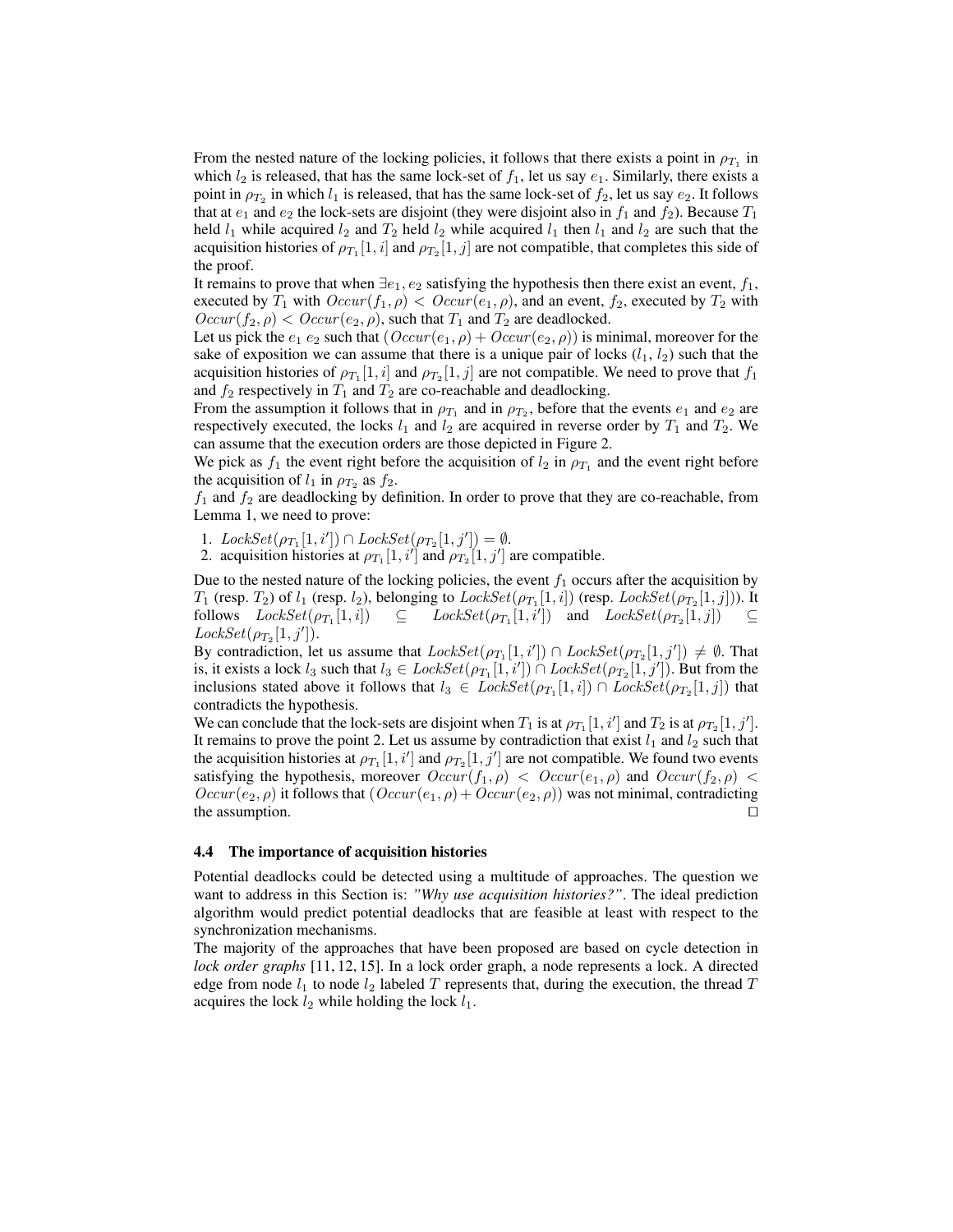For the rest of this Section we consider deadlocks involving only two threads for the sake of exposition. Let us consider a program in which two threads  $T_1$  and  $T_2$ run concurrently and they use four locks  $l_1$ ,  $l_2$ ,  $l_3$ and  $l_4$ . Given an execution  $\rho$  of such program, in Figure 3(a) we report the local executions  $\rho_{T_1}$  and  $\rho_{T_2}$  and the lock order graph associated with it (b). The classic technique based on cycle detection [11, 12,



Fig. 3. (a) – A problematic scenario for the *next lock required* and the *cycle detection* approaches. (b) – Lock order graph associated with the execution on the left (dotted lines are detected cycles).

15, 16, 24, 28], first constructs a lock order graph. Then it detects whether there are any cycles on the graph (in Figure 3(b) dotted lines are detected cycles). Finally, it tries to trigger the potential deadlock using active scheduling strategies. Another simple algorithm to detect potential deadlocks keeps the set of locks (for each event) held by the thread when an event is executed (similar to what we do), and also keeps the information about *next lock required*. A potential deadlock is found when given two events  $e_1$  and  $e_2$  (executed by two distinct threads), they have disjoint lock-sets and the next lock required at  $e_1$  (resp.  $e_2$ ) is in the lock-set associated with  $e_2$  (resp.  $e_1$ ).

Consider the local executions in Figure 3(a). The next lock required approach will report a potential deadlock at  $(g_1, g_2)$ . Moreover, it will report a potential deadlock at  $(h_1, h_2)$ . Notice that these two potential deadlocks are also reported by the lock order graph-based approach. Unfortunately,  $(h_1, h_2)$  is not a reachable configuration. MagicFuzzer [16] is the most recent technique based on lock order graph. With respect to its competitors, this approach is more efficient because the size of the graph built is one order of magnitude smaller. It iteratively prunes lock dependencies that each have no incoming or outgoing edge. However, even this approach will wrongly report the two potential deadlocks.

The algorithm we propose is precise and lightweight. Precise because it will report a potential deadlock configuration only when it is feasible (at least respect to the synchronization mechanisms), potentially saving significant aggravation to the user if a manual inspection of the potential deadlocks is required (or if a re-execution phase is provided). It is lightweight because it just tracks lock-sets and some small additional data, acquisition histories. Deadlock prediction algorithms would keep track of at least lock-sets in order to avoid false positive due to *gate* locks. One can develop an algorithm that executes the run till the last lock-free point, and then tries to create the deadlock. However, we still need a mechanism to generate the run with the deadlock. This is what acquisition histories helps us do.

#### 4.5 Concise deadlock prediction

A set of threads is deadlocked if each thread in the set requests a lock, held by another thread in the set, forming a cycle of lock requests. A cycle with  $n$  components is a sequence, but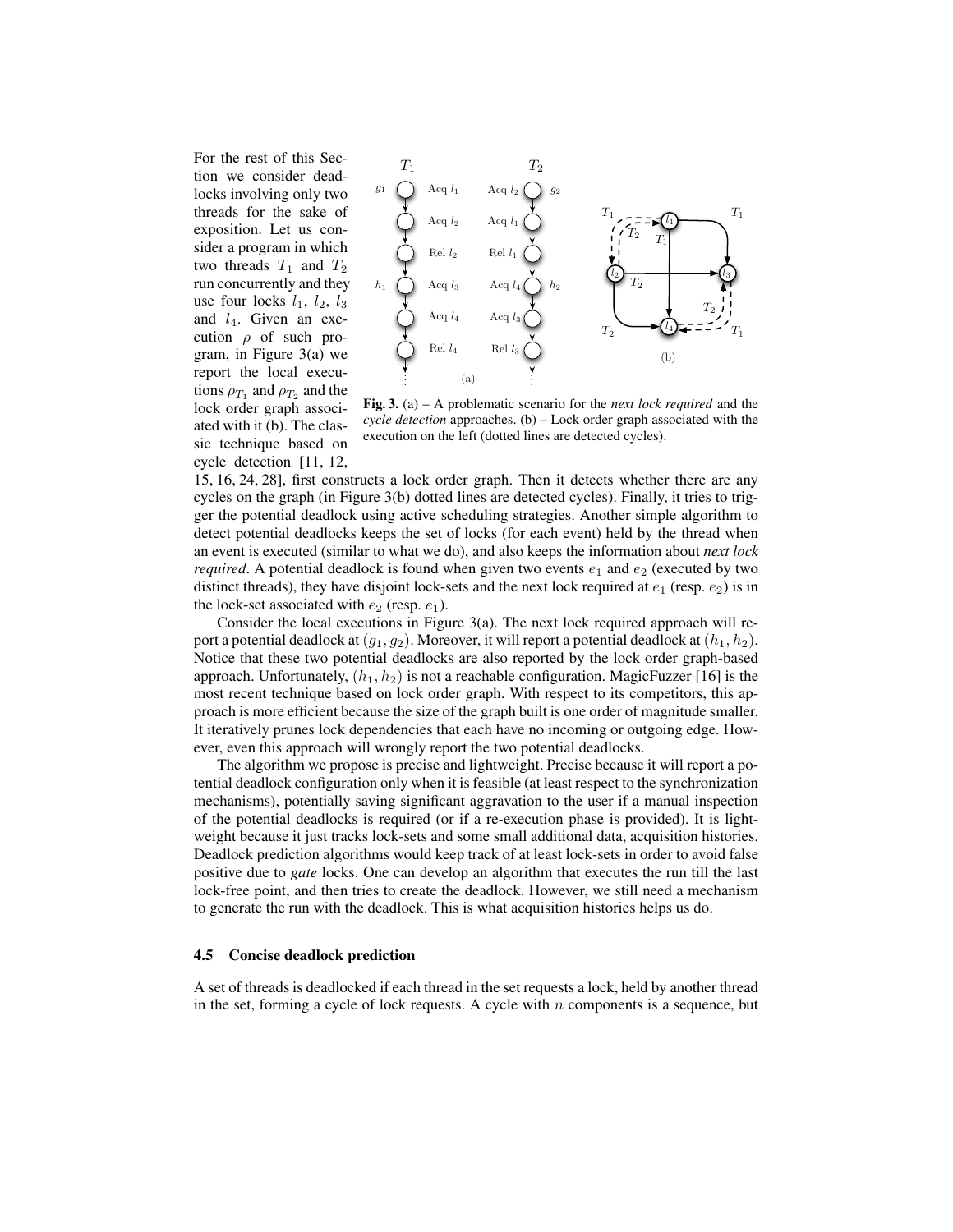there are  $n$  total permutations of the components to represent the same cycle. Detecting one permutation suffices to represent the cycle. In a cycle, each thread can occur only once [16]. We can then use a thread-driven approach to consider only one permutation in place of the whole set of permutations representing the same cycle.

Additionally, the algorithm we propose predicts deadlocks which have the minimal number of threads involved (as contrasted with algorithms based on cycle detection). Our algorithm is run repeatedly, it starts looking for deadlocks involving only two threads. If no deadlocks are found the algorithm proceeds looking for deadlocks involving three threads and so on until a potential deadlock is found or all the possible combinations of threads have been considered. If the potential deadlock predicted is real, this feature will be very helpful for the developer through the debugging process. More details will be discussed in the next Section.

# 5 Prediction Algorithms

Given an execution  $\rho$  with nested locking, we would like to *infer* other executions  $\rho'$ , containing a deadlock, from  $\rho$ . Theorem 1 allows us to engineer an efficient algorithm to predict deadlocking executions. Our algorithm is based on the pairwise reachability, which is solvable compositionally by computing lock-sets and acquisition histories for each thread. In this Section we will consider first the prediction of deadlocks involving only two threads and then the more general case involving any number of threads.

### 5.1 Deadlocks prediction: 2-threads

The aim of the algorithm is to find two deadlocking events, executed by two distinct threads, given an observed execution  $\rho$ . Notice that we are looking for potential deadlocks at this point. These deadlocks may not be feasible in the original program (this could happen if the threads communicate using other mechanisms; for example, if a thread writes a particular value to a global variable which another thread uses to choose an execution path).

The algorithm is divided into three phases. In the first phase, it gathers the lock-sets and acquisition histories by examining the events of each thread *individually*. In the second phase, it tests the compatibility of the lock-sets and acquisition histories of every pair of witnesses  $f_1$  and  $f_2$  in different threads, collected in the first phase. In the third phase from such  $f_1$ and  $f_2$  it rolls back to two co-reachable events,  $e_1$  in  $T_1$  and  $e_2$  in  $T_2$ , such that the two threads are deadlocked.

**Phase I.** In the first phase, the algorithm gathers witnesses for each thread  $T$ . The algorithm gathers the witnesses by processing the local executions  $\rho_T$  in a single pass. It continuously updates the lock-set and acquisition history, adding events to the set of witnesses, making sure that there are no events with the same lock-set and acquisition history.The set of witnesses, indicated with  $AH_{\rho}^1$ , is a set of 3-tuples  $\{((T,i), LockSet(\rho_T[1,i]),$  $AH(\rho_T[1,i])) | T \in \mathcal{T}, 1 \leq i \leq |\rho_T|$ . We use corresponding projection functions  $ev(x)$ ,  $ls(x)$  and  $ah(x)$  to extract the components from  $x \in AH^1_\rho$ .

Note that phase I considers every event at most once, in one pass, in a streaming fashion, and hence runs in time linear in the length of the execution.

Phase II. In the second phase, the algorithm checks whether there are pairs of not compatible witnesses collected in the first phase. More precisely, it checks whether, for any pair of threads  $T_1$  and  $T_2$ , there is an event  $f_1$  executed by  $T_1$  and an event  $f_2$  executed by  $T_2$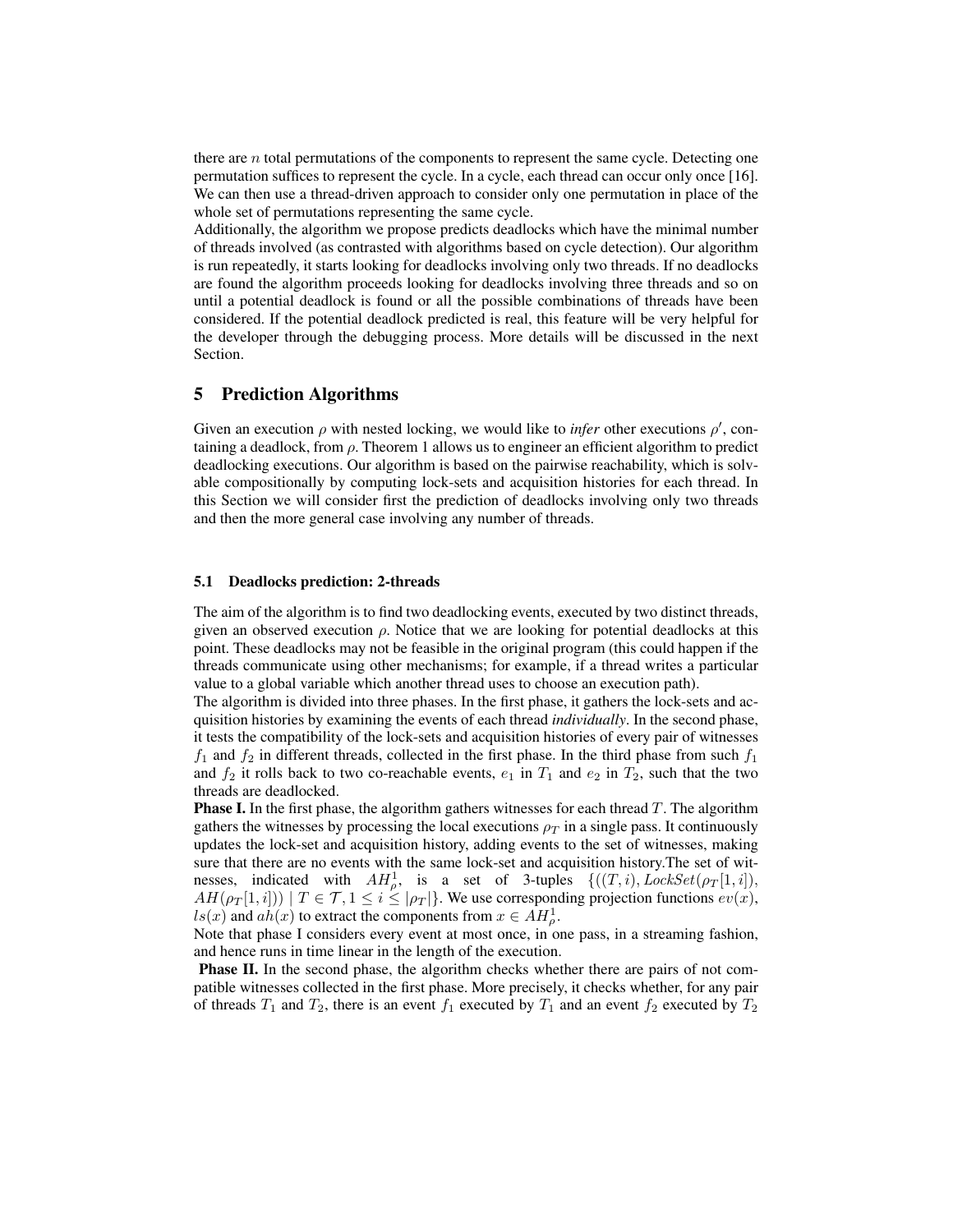

Fig. 4. Phase II: Prediction Algorithm.

in  $AH_{\rho}^1$  that have disjoint lock-sets and not compatible acquisition histories. The existence of any such pair of events would mean (by Theorem 1) that there is a potential deadlock configuration involving the threads  $T_1$  and  $T_2$ .

The algorithm runs the procedure in Figure 4 for finding deadlocks. Notice that the condition  $\ge$  (in place of  $\neq$ ) on line 2 avoids reporting redundant deadlocks, as mentioned in Section 4.5. This reduction is sound because the lock-sets intersection and the acquisition history's compatibility are commutative operations.

**Phase III.** In the third phase, the algorithm retrieves two deadlocking events  $f_1$ ,  $f_2$  from a pair of events  $(e_1, e_2)$  generated in the second phase. Acquisition histories and the lock-sets of  $e_1$  and  $e_2$  are used to backtrack until an appropriate deadlocking configuration  $(f_1, f_2)$ is found. The algorithm stops the backtracking process when the two events  $f_1$  and  $f_2$  have disjoint lock-set and compatible acquisition histories.

In particular, given a pair of events  $(e_1, e_2)$  indicating the presence of a deadlock (i.e.  $e_1$ ) and  $e_2$  have disjoint lock-set and not compatible acquisition histories) we want to retrieve a pair of deadlocking events  $(f_1, f_2)$ . Let us call a *cut*-point the pair of events in the execution  $(f_1, f_2)$  such that there is an alternate schedule that can reach exactly up to  $f_1$  and  $f_2$  simultaneously. Any schedule that reach exactly up to  $f_1$  and  $f_2$  simultaneously gives a deadlock.

**Parameters**  $e_1 = (T_1, i), e_2 = (T_2, j)$  for *each*  $l_1, l_2 \text{ s.t. } l_2 \in AH_1(l_1)$  and  $l_1 \in AH_2(l_2)$  with  $AH_1 \in AH(\rho_{T_1}[1, i])$  and  $AH_2 \in AH(\rho_{T_2}[1, j])$  do  $f_1 = (T_1, i')$  in  $\rho_{T_1}$  with  $i' < i$  and the action performed is  $T_1 : acquire(l_2)$  $f_2 = (T_2, j')$  in  $\rho_{T_2}$  with  $j' < j$  and the action performed is  $T_2 : acquire(l_1)$  if LockSet( $\rho_{T_1}[1, i^2]$ ) ∩ LockSet( $\rho_{T_2}[1, j^{\prime}]$ ) ≠  $\emptyset$  ∨  $AH(\rho_{T_1}[1, i^{\prime}]) \not\sim_c AH(\rho_{T_2}[1, j^{\prime}])$  then return null; 6 else  $LockSet(\rho_{T_1}[1, i']) \cap LockSet(\rho_{T_2}[1, j']) = \emptyset \land AH(\rho_{T_1}[1, i']) \sim_c AH(\rho_{T_2}[1, j'])$  then return the cut-point  $(f_1, f_2)$ ; 8 end

#### Fig. 5. Phase III.

The algorithm to retrieve the cut-point runs the procedure in Figure 5. Essentially  $T_1$ and  $T_2$  are backtracked at the events were the problematic locks were acquired (lines 2-3). Let us assume that  $T_1$  holds  $l_1$  when acquires  $l_2$  at  $f_1 = (T_1, i')$ . Similarly,  $T_2$  holds  $l_2$  when acquires  $l_1$  at  $f_2 = (T_2, j').$ 

If  $LockSet(\rho_{T_1}[1,i']) \cap LockSet(\rho_{T_2}[1,j']) = \emptyset \quad \wedge \quad AH(\rho_{T_1}[1,i']) \sim_c AH(\rho_{T_2}[1,j'])$ we have found two co-reachable deadlocking point (line 6) and we return the pair  $(f_1, f_2)$ (line 7).

If the  $f_1$  and  $f_2$  are not co-reachable (line 4) then we have two possible cases: (1)  $LockSet(\rho_{T_1}[1,i']) \cap LockSet(\rho_{T_2}[1,j']) \neq \emptyset \text{ or } (2) LockSet(\rho_{T_1}[1,i']) \cap$  $LockSet(\rho_{T_2}[1,j']) = \emptyset$  and  $AH(\rho_{T_1}[1,i']) \nsim c \cdot AH(\rho_{T_2}[1,j'])$ . In both cases there is another deadlock involved and consequently in  $AH_{\rho}^{1}$  there are two events  $x'$  and  $y'$  related to it, and that will be considered in Phase II. Then we can interrupt the retrieving process (line 5).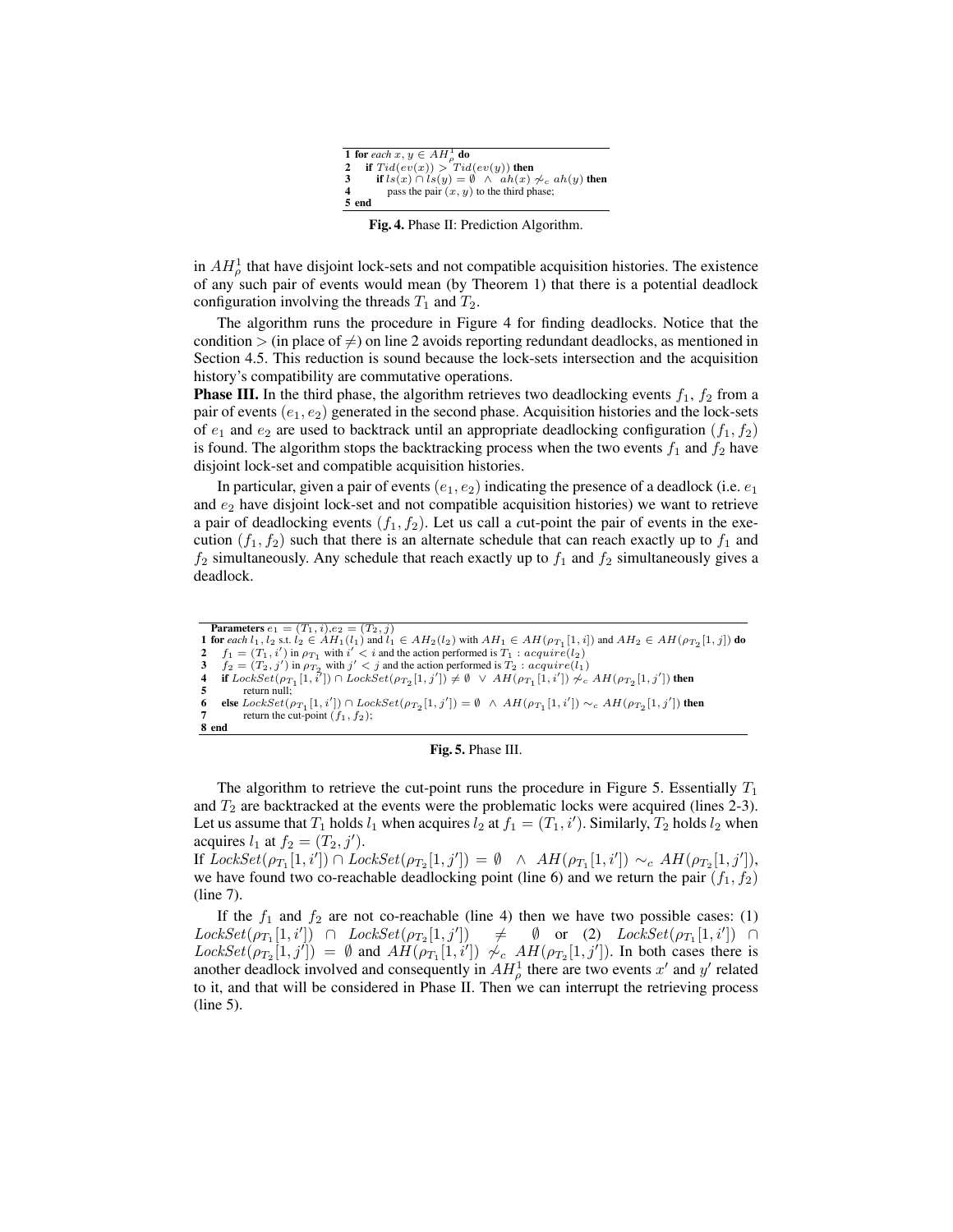#### 5.2 Deadlocks prediction: n-threads

Unfortunately, the lock-set/acquisition history analysis we considered is unable to catch potential deadlocks involving more than two threads. We illustrate the nthreads deadlock prediction using the classical *Dining Philosophers Problem*. Four philosophers, identifiable by a unique id  $i \in \{1, 2, 3, 4\}$ , sit at a table around a bowl of spaghetti. A fork is placed between each pair of adjacent philosophers. A philosopher i can only eat spaghetti when she has both left and right forks (resp.  $Fi$  and  $F((i + 1) \mod 4)$ . When the philosophers get hungry is not deterministic. Each fork can be held by only one philosopher and so a philosopher can use the fork only if it's not being used by another philosopher. When a philosopher  $i$  is hungry she tries to acquire her left fork first  $F(i)$ , and once she obtained that she tries to acquire the right fork  $F((i + 1) \mod 4)$ . After she finishes eating, she needs to put down both the forks so they become available to others. In particular, she puts the right fork down first and then the left fork. The code for the program is adapted from [17] and it is reported in Figure 6.

Let us consider Figure 7(a). All the acquisition histories associated with the events of

```
class Philo {
 public static void main(String[] args) {
    Fork F1 = new Fork();Fork F2 = new Fork();Fork F3 = new Fork();
    Fork F4 = new Fork();new Philosopher(1, F1, F2).start();
    new Philosopher(2, F2, F3).start();
   new Philosopher(3, F3, F4).start();
    new Philosopher(4, F4, F1).start();
 }
}
class Philosopher extends Thread {
 int id;
 Fork F1, F2;
 public Philosopher(int i, Fork f1, Fork f2) {
    this.F1 = f1;
    this.F2 = f2:
    this.id = i;
 }
 public void Dine() {
    System.out.println(id);
  }
public void run() {
    synchronized (F1)synchronized (F2) {
        Dine();
      }
    }
 }
}
```
class Fork { public int num; }

Fig. 6. Dining Philosophers adapted from [17].

 $T_1, T_2, T_3$  and  $T_4$  are pairwise compatible, and the lock-sets are pairwise disjoint. It follows that no potential deadlocks are found in this case. The problem is that the elements in  $AH^1_\rho$ are built from single thread information, therefore in order to increase the power of the lockset/acquisition history analysis, we need a set whose elements synthesize the information of multiple threads. We present in the following the algorithm for the detection of potential deadlocks involving multiple threads.

Let us consider two elements  $x, y \in AH^1_\rho$  such that  $T_1 = Tid(ev(x))$  and  $T_2 = Tid(ev(y))$ are distinct, the intersection of the lock-sets  $ls(x)$  and  $ls(y)$  is empty and the acquisition histories in  $ah(x)$  and  $ah(y)$  are compatible.

Definition 4. *We say that* x *and* y *can be composed when the following conditions hold:*

- $\exists l, l' \subseteq \mathcal{L}$  *s.t.*  $l \in ls(x)$  and  $l' \in ls(y)$
- $-$  l' is in some acquisition history defined in  $ah(x)$

Before going through the details of the composition, we need to slightly modify the definition of the witnesses set as defined in the previous Section in order to gather composed elements. In particular, the first component of the set  $AH_{\rho}^1$  was the event  $(T_j, i)$ , where  $T_j$ was the thread executing the event. In place of the single thread  $T_j$  executing the event now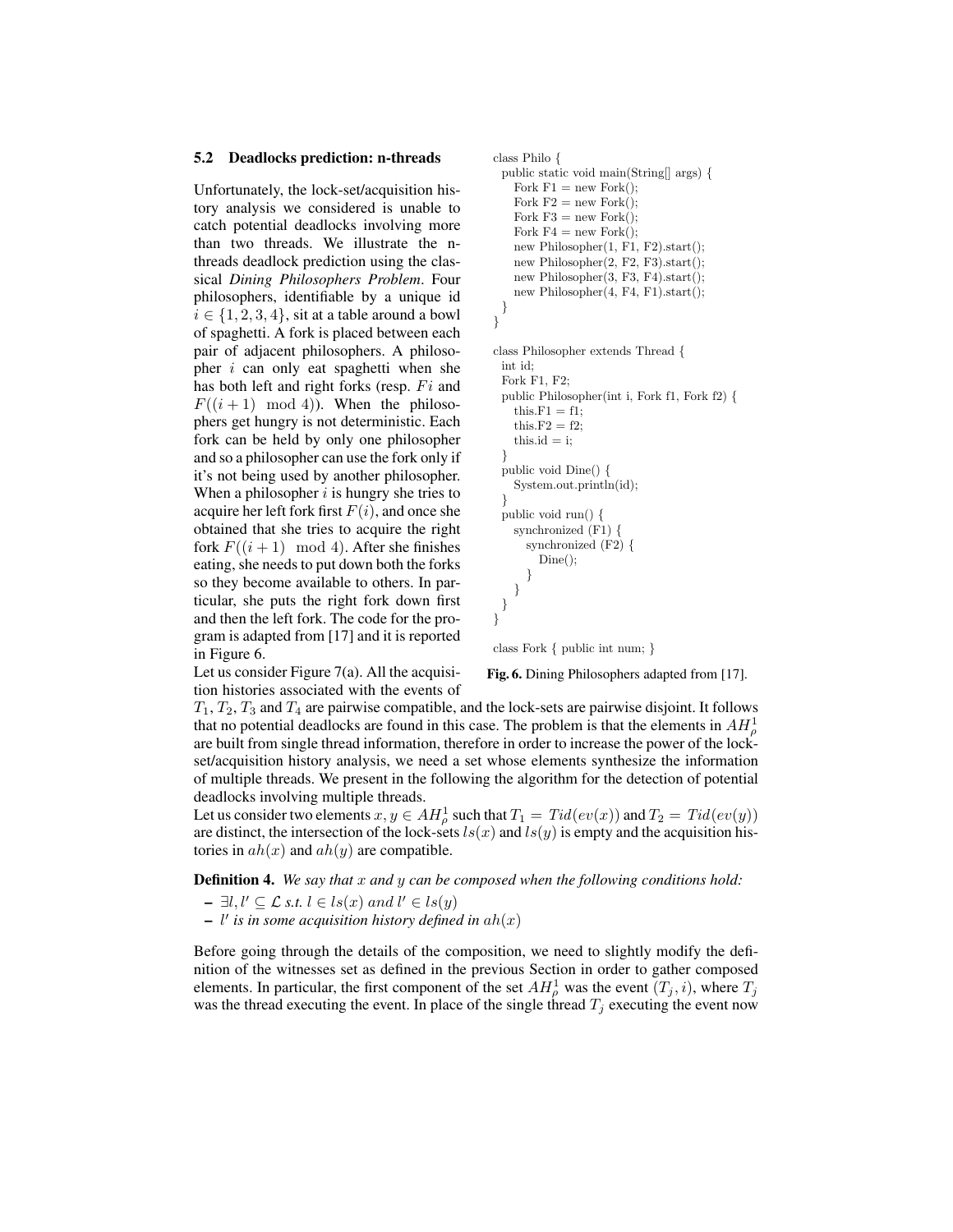(a) 
$$
T_1
$$
  
\n $\begin{array}{c}\n\begin{array}{c}\n\begin{array}{c}\n\end{array} & \begin{array}{c}\n\end{array} & \begin{array}{c}\n\end{array} & \begin{array}{c}\n\end{array} & \begin{array}{c}\n\end{array} & \begin{array}{c}\n\end{array} & \begin{array}{c}\n\end{array} & \begin{array}{c}\n\end{array} & \begin{array}{c}\n\end{array} & \begin{array}{c}\n\end{array} & \begin{array}{c}\n\end{array} & \begin{array}{c}\n\end{array} & \begin{array}{c}\n\end{array} & \begin{array}{c}\n\end{array} & \begin{array}{c}\n\end{array} & \begin{array}{c}\n\end{array} & \begin{array}{c}\n\end{array} & \begin{array}{c}\n\end{array} & \begin{array}{c}\n\end{array} & \begin{array}{c}\n\end{array} & \begin{array}{c}\n\end{array} & \begin{array}{c}\n\end{array} & \begin{array}{c}\n\end{array} & \begin{array}{c}\n\end{array} & \begin{array}{c}\n\end{array} & \begin{array}{c}\n\end{array} & \begin{array}{c}\n\end{array} & \begin{array}{c}\n\end{array} & \begin{array}{c}\n\end{array} & \begin{array}{c}\n\end{array} & \begin{array}{c}\n\end{array} & \begin{array}{c}\n\end{array} & \begin{array}{c}\n\end{array} & \begin{array}{c}\n\end{array} & \begin{array}{c}\n\end{array} & \begin{array}{c}\n\end{array} & \begin{array}{c}\n\end{array} & \begin{array}{c}\n\end{array} & \begin{array}{c}\n\end{array} & \begin{array}{c}\n\end{array} & \begin{array}{c}\n\end{array} & \begin{array}{c}\n\end{array} & \begin{array}{c}\n\end{array} & \begin{array}{c}\n\end{array} & \begin{array}{c}\n\end{array} & \begin{array}{c}\n\end{array} & \begin{array}{c}\n\end{array} & \begin{array}{c}\n\end{array} & \begin{array}{c}\n\end{array} & \begin{array}{c}\n\end{array} & \begin{array}{c}\n\end{array} & \begin{array}{c}\n\end{array} & \begin{array}{c$ 

Fig. 7. (a) Local executions  $\rho_T$  for the four threads involved in the Dining Philosophers program of Figure 6. (b) Composition of acquisition histories and locks-sets for threads  $T_1$  (at \*) and  $T_2$  (at \*\*).

we define a subset of  $\mathcal T$  containing the thread executing the event. Notice that Theorem 1 still holds if we adapt the requirement of events executed by different threads to require that  $Tid(ev(x)) \cap Tid(ev(y)) = \emptyset.$ 

When two elements x and  $y \in AH^1$  can be composed the resulting element is  $z =$  $((Tid(ev(x)) \cup Tid(ev(y)),(Occur(ev(x), \rho) + Occur(ev(y), \rho))), ls(x) \cup ls(y),$  $merge(ah(x), ah(y))$ .

Figure 7(b) shows how the *merge* procedure, i.e. the composition of acquisition histories, is realized. The intuition behind this is that once we find  $x, y \in AH_{\rho}^1$ , with  $Tid(ev(x)) = T_1$ and  $Tid(ev(y)) = T_2$  respectively, that can be combined; we can assume that all the events executed by  $T_1$  (up to  $Occur(ev(x), \rho)$  and  $T_2$  (up to  $Occur(ev(y), \rho)$  are executed by a unique thread T 0 . Then, we collect events, lock-set and acquisition history of such *super thread* T 0 .

The new set  $AH_{\rho}^2$  is defined as the union of  $AH_{\rho}^1$  and all the elements obtainable by the composition of pairs of elements in  $AH^1_\rho$ .

**Theorem 2.** *There is a potential deadlocking run*  $\rho' \in \text{Infer}(\rho)$  *involving 3 (or 4) threads if, and only if,*

 $\exists x, y \in AH_{\rho}^2$  such that  $Tid(ev(x)) \cap Tid(ev(y)) = \emptyset$ , the LockSets ls(x) and ls(y) are *disjoint and the acquisition histories in* ah(x) *and* ah(y) *are not compatible.*

In order to report only one permutation in place of the whole set of permutations representing the same cycle, we add some restrictions to the composition procedure. In particular,  $\forall i \in T \text{ } id \text{ }(ev \text{ }(x) \text{)}$  and  $\forall j \in T \text{ } id \text{ }(ev \text{ }(y) \text{)}$  we require  $i < j$ .

The result can be generalized for potential deadlocking run involving  $n > 1$  threads. In particular, in order to detect potential deadlocks involving *n* threads where  $2^{m-1} \le n \le 2^m$ for some integer  $m > 1$ , requires inductively constructing and analyzing the set  $AH_{\rho}^{m}$ . A deadlock involving *n* threads is found building  $O(log(n))$  sets.

Dining Philosophers In order to explain our algorithm for the prediction of deadlocks involving more than 2 threads we use the dining philosophers problem introduced in the previous Section. At the first round the algorithm generates the set of witnesses  $AH_{\rho}^{1}$ . No deadlocks are found in this round because  $\forall x, y \in AH^1_\rho$  LockSets ls(x) and ls(y) are disjoint and the acquisition histories in  $ah(x)$  and  $ah(y)$  are compatible.

The algorithm then proceeds with the second round, generating  $AH^2_\rho$ .  $AH^2_\rho$ , contains all the elements of  $AH_{\rho}^1$  and the elements obtained from the composition of  $T_1$  and  $T_2$ ,  $T_2$  and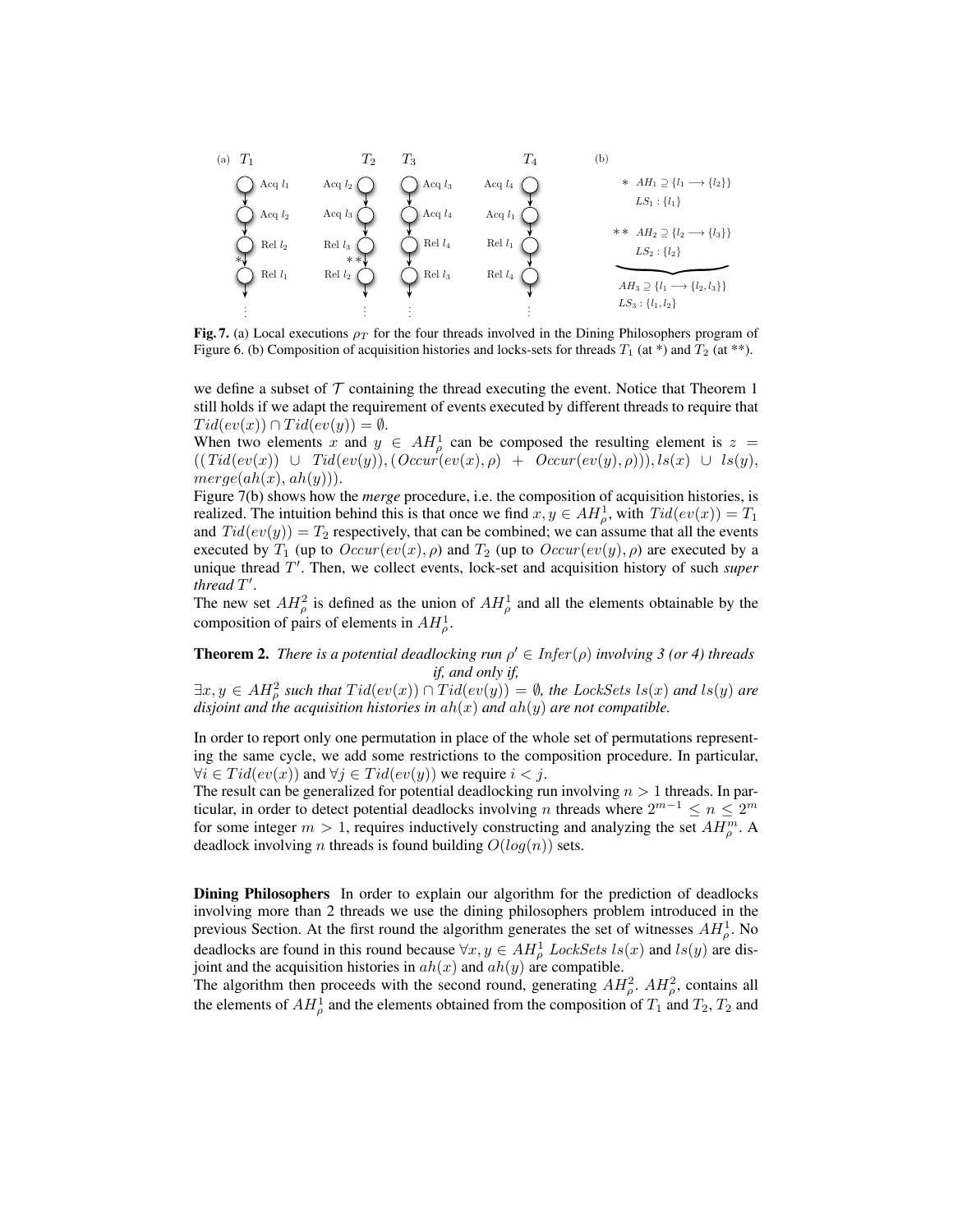

Fig. 8. PICKLOCK's structure.

 $T_3$  and  $T_4$  and  $T_4$ . Notice that the elements obtainable from the composition of  $T_4$  and  $T_1$ are discarded by the restriction we introduced at the end of Section 5.2. Moreover, no other compositions exist.

Among the elements of  $AH_1^2$  there are  $x = (({T_1, T_2}, i), {l_1, l_2}, {l_1 \rightarrow {l_2, l_3}}, l_2 \rightarrow$  $\{l_3\}\}\)$  and  $y = ((\{T_3, T_4\}, j), \{l_3, l_4\}, \{l_3 \rightarrow \{l_4, l_1\}, l_4 \rightarrow \{l_1\}\})$ . x and y satisfy the Theorem 2, so a potential deadlock is found.

At the moment PICKLOCK does not implement the phases II and III for the case when  $n > 2$ . PICKLOCK is fully implemented for the two threads deadlock case, and all experiments in Table 1 were conducted using this full implementation of the deadlock prediction algorithms involving exactly 2 threads. We did not implement the  $n > 2$  case as we have not found practical examples where this was necessary. We did apply prediction algorithms for deadlocks involving  $n > 2$  threads (i.e. only phase I), but did not detect any potential deadlocks in these benchmarks.

## 6 Implementation

In this Section, we present an overview of the structure of PICKLOCK (depicted in Figure 8). Many of the components are developed upon our previous work, PENELOPE [33]. Here, we will briefly review the monitoring and rescheduling phases as they largely derive from [33]. We then focus on the schedule generation phase that provides the main core of this work and includes the algorithms presented in the Section 5.

Monitoring: We implemented our monitoring instrumenter using the Bytecode Engineering Library (BCEL) [3]. Every class file in bytecode is (automatically) transformed so a *call* to a global monitor is made after each *relevant* action is performed. These relevant actions include thread creations, entry/exit to synchronized blocks, and methods. Thread creation events are used to capture the hard causality constraint of thread creation. Specifically, if a predicted run is not feasible with respect to the thread creation it will be filtered out from the set of predicted runs.

Rescheduling predicted schedules: The scheduler is implemented using BCEL [3]; we instrument the scheduling algorithm into the Java classes using bytecode transformations so that the events that were monitored interact with the scheduler. At each point according to the predicted run, the scheduler orchestrates the appropriate thread to perform an exact sequence of events. Each thread stops at the first relevant event and waits for a signal from the scheduler to proceed. Only then does the thread execute the number of events it was asked to execute. The thread then notifies the scheduler, releases the processor, and waits for further instructions.

Once the execution reaches the potential deadlocking points, the scheduler releases all threads to execute as they please. There is a timeout mechanism after which the status of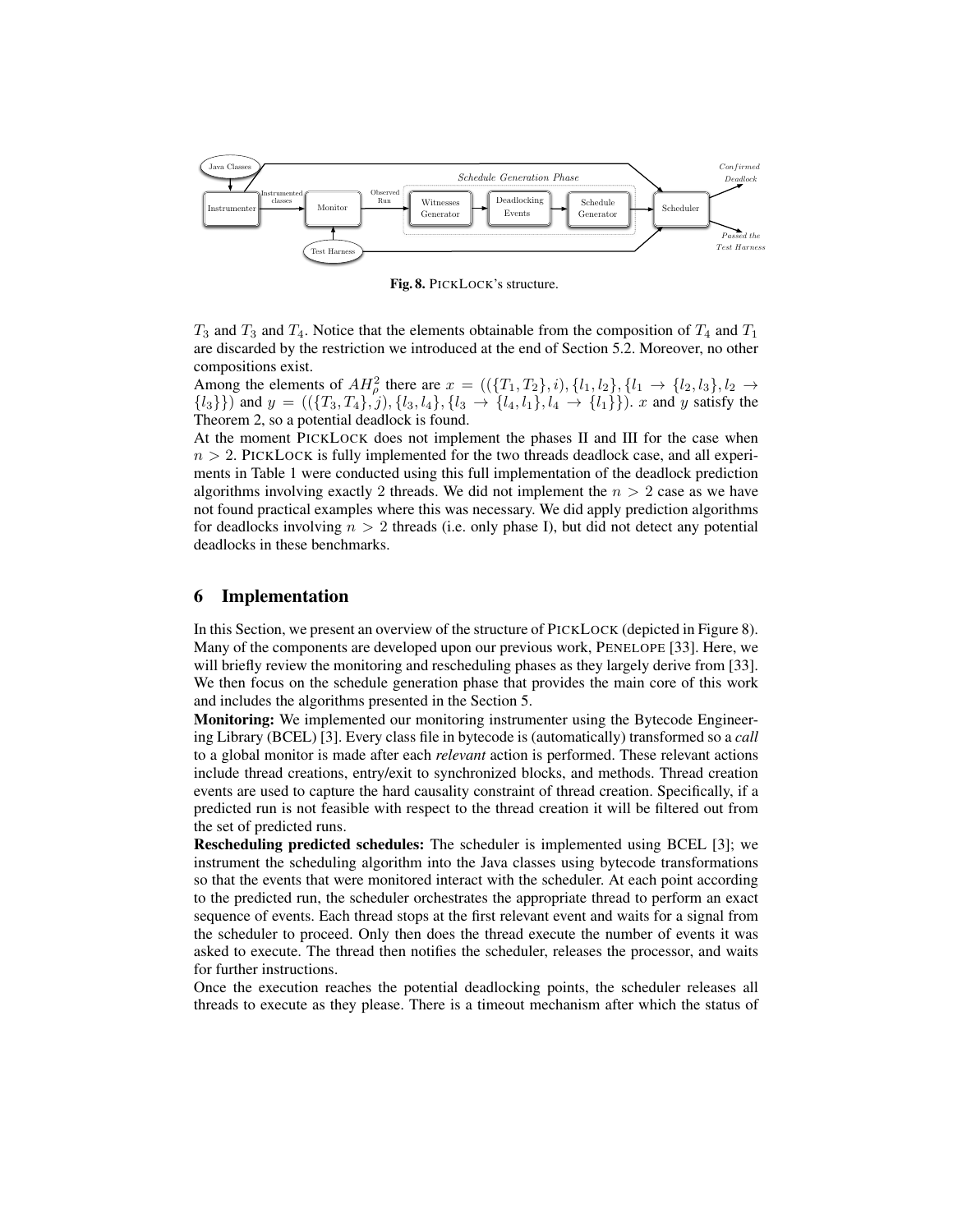the threads is checked and, if a real deadlock is found, PICKLOCK will report it to the user. **Schedule Generation:** After finding a pair of deadlocking events  $(e_1, e_2)$  (Section 5), PICKLOCK generates alternate schedules that reach these events concurrently and hopefully expose deadlocks. Schedules that reach the deadlocking events concurrently are theoretically possible (indeed the Theorem 1 relies on the existence of such a schedule [21,26]). Our scheduling algorithm guarantees that the predicted deadlock is reproduced if in the original program the threads do not use mechanisms other than locks to communicate. However, note that the rescheduling phase controls only the interleaving of the program's statements, by instrumenting a controller of threads and rewriting the program. External non-determinism caused by the OS, *events*, etc. is not controlled, and it is not controlled by this current PICKLOCK release. Our algorithm synthesizes a schedule that also (heuristically) ensures maximum conformance to the original observed execution. Building schedules that adhere as much as possible to the causal order of the original observed execution is crucial to building feasible schedules— the program under test may have many causal orderings such as communications that need to be respected to ensure feasibility. Experiments in this paper and earlier papers on PENELOPE  $[20, 21, 33]$  show that most predicted runs are indeed feasible and validate our choices and algorithms.

In order to achieve such results we use a pruning technique for the runs that removes a large prefix of them while maintaining the property that any run predicted from the suffix will still be feasible. Consider an execution  $\rho$  and a pair of deadlocking events  $\alpha = (e_1, e_2)$ . The idea behind pruning is to first construct the causal partial order of events of  $\rho$  and then remove two sets of events from it. The first set consists of events that are *causally after*  $e_1$ and  $e_2$ . The second set is a causally prefix-closed set of events (a configuration) that are *causally before*  $e_1$  and  $e_2$ , and in which all the locks are free at the end of execution of this configuration. The intuition behind this is that such a configuration can be replayed in the newly predicted execution precisely as it occurred in the original run, and then stitched to a run predicted from the suffix, since the suffix will start executing in a state in which no locks are held.

Let  $e'_1$  and  $e'_2$  be the *last* events in  $T_1$  and  $T_2$ , respectively, that are before  $e_1$  and  $e_2$ , in the local executions, with lock-sets empty. The crux of the scheduling phase is then to schedule from  $e'_1$  and  $e'_2$  through  $e_1$  and  $e_2$ .

The algorithm, borrowed from [33], works by building a graph of *causal edges* between events. For every lock l in the lock-set of  $e_2$ , if l occurs in the acquisition history of  $e_1$  with respect to some lock  $l'$ , then we know that after the last acquisition of  $l'$  by  $T_1$  there was an acquisition (followed by a release) of the lock l. Hence we know that we must schedule the last release of lock  $l'$  in  $T_1$  (say event  $e_1''$ ) *before* the last acquisition of  $l$  in  $T_2$  (say  $e_2''$ ). We capture this by adding a causal edge from  $e_1''$  to  $e_2''$ . Similarly, we examine the lock-set of  $e_1$  and the acquisition history of  $e_2$  and throw in causal edges. It turns out that since the acquisition histories are compatible, this graph will by *acyclic*, and hence there is a schedule that respects these orderings. The algorithm simply topologically sorts this graph to obtain a schedule (in the implementation, the topological sorting gives preference to the ordering in the original execution— if  $e''_1$  and  $e''_2$  have no causal ordering, we pick  $e''_1$  first if  $e''_2$  occurred before  $e_1''$  in the original schedule).

# 7 Evaluation

We ran PICKLOCK on a benchmark suite of 13 concurrent programs against several test cases and input parameters. Experiments were performed on an Apple MacBook with 2.4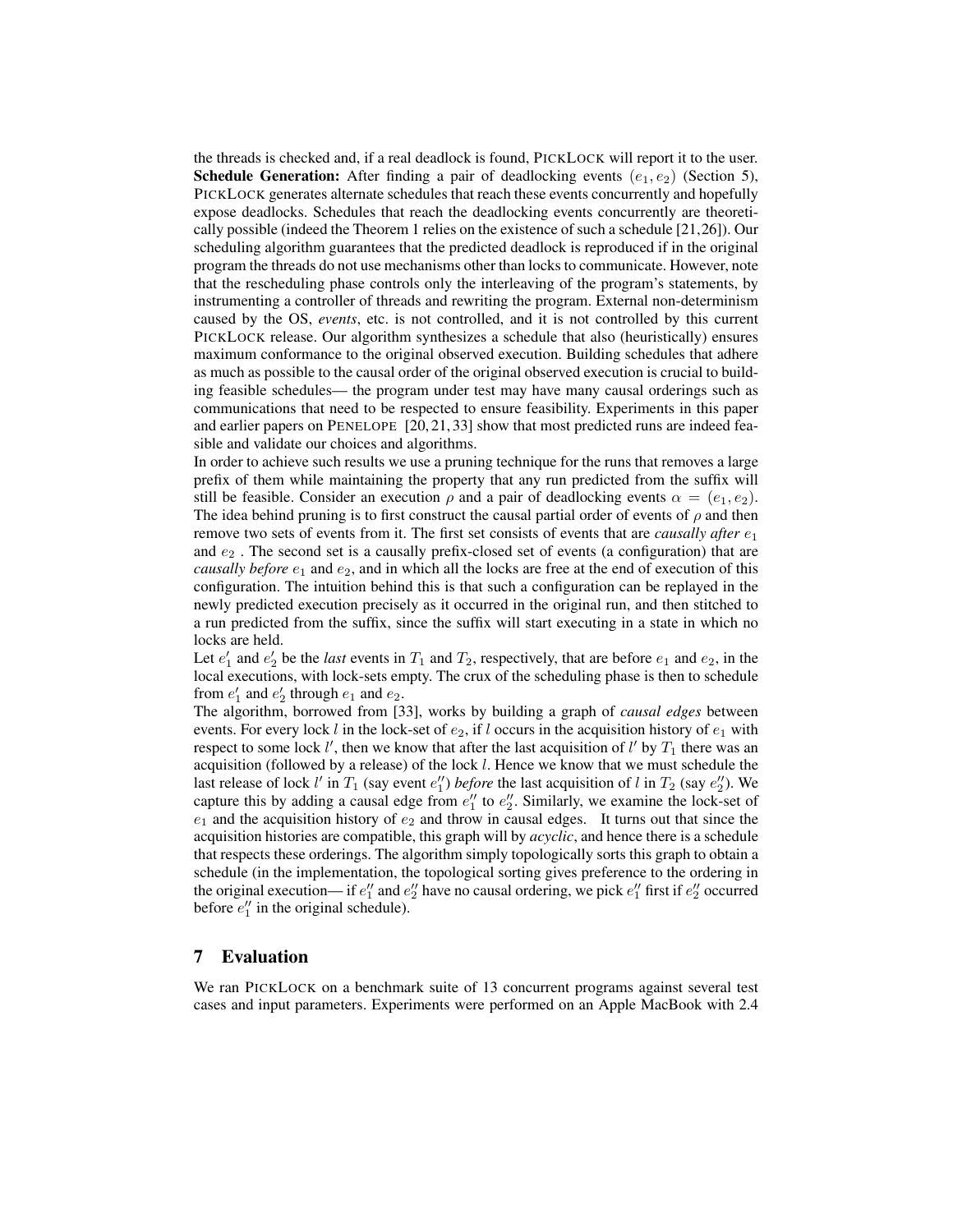| Application<br>(LOC)         | Input                      | <b>Base</b><br>Time                | of<br>Threads               | Number   Number of<br>Syncs<br>Events | Number of<br>Observed<br>Events | Time<br>to<br>Monitor              | Number of<br>Predicted<br>Runs         | Number of<br>Schedulable<br>Predictions | Total<br>Time                      | <b>Deadlocks</b><br>Found                       |
|------------------------------|----------------------------|------------------------------------|-----------------------------|---------------------------------------|---------------------------------|------------------------------------|----------------------------------------|-----------------------------------------|------------------------------------|-------------------------------------------------|
| Elevator                     | Data<br>Data2              | 7.3s<br>7.3s                       | 3<br>5                      | 6.6K<br>22K                           | 14K<br>30K                      | 7.4s<br>7.4s                       | $\overline{0}$<br>$\Omega$             |                                         | 7.6s<br>7.5s                       | $\bf{0}$<br>$\bf{0}$                            |
| (566)                        | Data3                      | 19.2s                              | 5                           | 138K                                  | 150K                            | 19.4s                              | $\Omega$                               |                                         | 19.9s                              | $\bf{0}$                                        |
| RayTracer<br>(1.5K)          | $A-10$<br>$A-20$<br>$B-10$ | $\overline{5.0s}$<br>3.6s<br>42.4s | $\overline{10}$<br>20<br>10 | 20<br>40<br>20                        | 648<br>1.7K<br>648              | $\overline{5.0s}$<br>4.4s<br>42.5s | $\overline{0}$<br>$\Omega$<br>$\Omega$ | ÷                                       | $\overline{5.2s}$<br>4.1s<br>43.1s | $\overline{\mathbf{0}}$<br>$\bf{0}$<br>$\bf{0}$ |
| DBCP 1.2.1<br>(168K)         | DBCP-44                    | 1.6s                               | 4                           | 216                                   | 1.5K                            | $\overline{1.8s}$                  | $\overline{2}$                         | 1                                       | 4.1s                               | $\overline{1}$                                  |
| Vector                       | VT1<br>VT <sub>2</sub>     | $\overline{<}1s$                   | 4<br>4                      | 108<br>12                             | 525<br>63                       | $\overline{<}1s$                   |                                        |                                         | 1.0s<br>1.1s                       | 1<br>$\mathbf{1}$                               |
| (1.3K)<br>Stack              | ST1                        | $<$ 1s<br>$\overline{<}1s$         | 4                           | 112                                   | 527                             | $<$ 1s<br>$\overline{<}1s$         |                                        |                                         | 1.1s                               | ī                                               |
| (1.4K)                       | ST <sub>2</sub>            | $<$ 1s                             | 4                           | 14                                    | 69                              | < 1s                               |                                        |                                         | 1.3s                               | 1                                               |
| StringBuffer                 | SBT <sub>1</sub>           | $\overline{<}1s$                   | $\overline{\mathbf{3}}$     | 18                                    | 82                              | $\overline{<}1s$                   |                                        |                                         | 1.2s                               | ī                                               |
| (1.4K)<br>ArrayList          | SBT <sub>2</sub><br>AL     | $<$ 1s<br>< 1s                     | 4<br>4                      | 16<br>60                              | 75<br>783                       | $<$ 1s<br>< 1s                     |                                        |                                         | 1.1s<br>1.2s                       | $\mathbf{1}$<br>$\overline{\mathbf{1}}$         |
| (1.6K)                       |                            |                                    |                             |                                       |                                 |                                    |                                        |                                         |                                    |                                                 |
| PrintWriter<br>(1.2K)        | PW                         | $\overline{<1s}$                   | 4                           | 14                                    | 80                              | $\overline{<1s}$                   |                                        | 1                                       | 1.2s                               | 1                                               |
| HashMap<br>(1.3K)            | HM1                        | $\overline{<1s}$                   | 4                           | $\overline{28}$                       | 138                             | $\overline{<1s}$                   |                                        | 1                                       | $\overline{1.3s}$                  | $\overline{1}$                                  |
| Java Logging<br>(43K)        | id.6487638                 | $\overline{<}1s$                   | 5                           | $\overline{228}$                      | 1.4K                            | $\overline{<1s}$                   | $\overline{2}$                         | $\overline{2}$                          | 2.3s                               | $\overline{1}$                                  |
| Apache<br>FtpServer<br>(22K) | <b>LGN</b>                 | 60s                                | 4                           | 20                                    | 582                             | 1 <sub>m</sub> 1 <sub>s</sub>      | $\Omega$                               |                                         | 1 <sub>m2s</sub>                   | $\bf{0}$                                        |
| Hedc<br>(30K)                | Std                        | 1.71s                              | 7                           | 198                                   | 774                             | 1.74s                              | $\overline{0}$                         | ÷,                                      | 1.73s                              | $\overline{0}$                                  |
| Weblech<br>v.0.0.3<br>(35K)  | Std                        | 4.91s                              | 3                           | 114                                   | 1.6K                            | 4.92s                              | $\Omega$                               |                                         | 4.95s                              | $\bf{0}$                                        |

Table 1. Experimental results for deadlocks prediction using PICKLOCK.

Ghz Intel Core i5 processors and 4GB of memory, running OS X 10.7.3 and Sun's Java HotSpot 32-bit Client VM 1.5.0.

The benchmarks are all concurrent Java programs that use synchronized blocks and methods as means of synchronization. They include Elevator from ETH [36], RayTracer from the Java Grande MT benchmarks [8], Vector, Stack, StringBuffer, ArrayList, PrintWriter and Hashmap from Java Collections Framework, Logging from Java Library, DBCP from the Apache Commons Project [2], Apache FtpServer from [7], Hedc from [5] and Weblech from [9].

The concurrent program Elevator simulates multiple lifts in a building; RayTracer renders a frame of an arrangement of spheres from a given view point; DBCP is the Database Connection Pool in the Apache Commons suite; Apache FtpServer is a FTP server by Apache; and Vector, Stack, StringBuffer, Logging, ArrayList, PrintWriter and Hashmap are Java libraries; Hedc is a Web crawler application and Weblech is a websites download tool.

Our tool was also applied to other programs. For example, Colt [6] and Pool from the Apache Common Project [4] in three different releases 1.2, 1.3, 1.5. However, no deadlocks were found and to the best of our knowledge no resource deadlocks have been reported for these programs. Because no additional insights were given by these programs we did not report them in the Table 1.

Table 1 includes information about conditions under which the tests were performed, such as input files and parameters. In  $E$ levator, an input file is included in the bench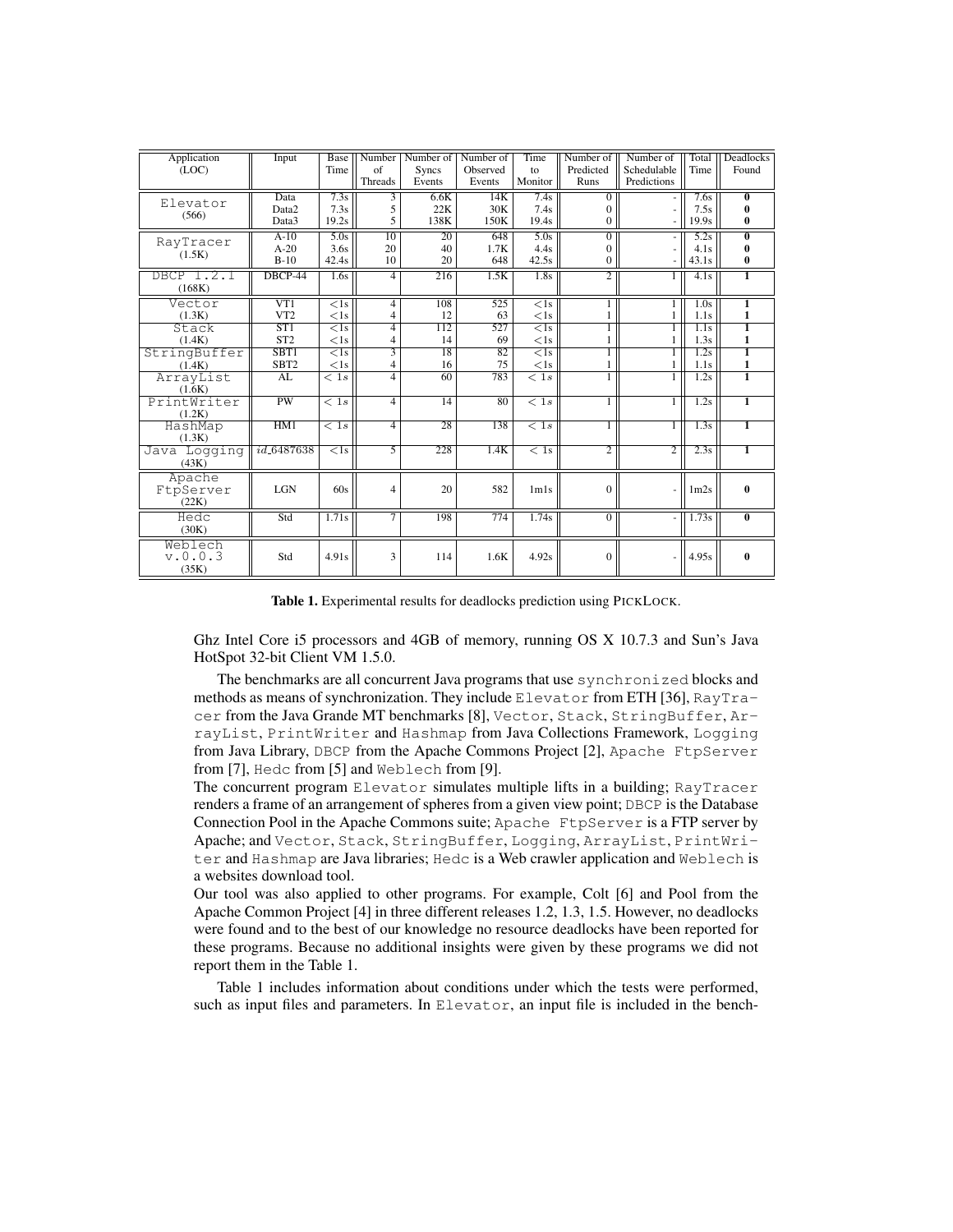mark which provides the inputs and specifies the number of threads. In Vector, we wrote test cases with two threads and two small vectors in which each thread executes exactly one method from class Vector. Test cases for Stack, StringBuffer, Logging, ArrayList, PrintWriter, HashMap, DBCP were designed in a similar manner. The test cases for Java Collections in particular are artificial; these are not real bugs in the JDK Collections but could become errors if the clients use their API erroneously. We used such test cases to validate our tool considering that they were also used in previous works [24, 25, 29, 38]. For FtpServer, we wrote a test case with a client and a server where the client logs in and requests a connection. There is no test harness for Hedc and we simply ran the program. For Weblech, we simply downloaded a website using the standard settings. The data for RayTracer is incorporated in the benchmark, which comes in sizes A and B, while the user specifies the number of threads.

Table 1 provides information about the benchmarks for *deadlocks* as well as information about all three phases: monitoring, run prediction, and scheduling. For the monitoring phase, the number of threads, the number of synchronization events, and the total number of observed events are reported, as well as the monitoring time. For the prediction phase, we report the number of potential deadlocks found. In the scheduling part, we report the total number of schedulable predictions. Finally, we present the total time for the test and the number of deadlocks found.

PICKLOCK found all previously known deadlocks in the benchmarks analyzed. More details can be found at http://web.engr.illinois.edu/ sorrent1/papers/SPIN15.html We ran the programs under the test harness several times, and found none of the reported bugs in any of these benchmarks by merely running tests randomly. PICKLOCK predicts about 11 deadlocking executions, a successful attempt at finding deadlocks on these benchmarks. The runtime overhead for the testing is minimal, around 10% of the base run time. This is in contrast to similar tools (e.g. JADE [29]) analyzing the same benchmarks.

PICKLOCK does not produce false positives. If a deadlock is reported by PICKLOCK, it is a real deadlock.

### References

- 1. http://jlint/sourceforge.net/.
- 2. http://commons.apache.org/dbcp.
- 3. http://jakarta.apache.org/bcel.
- 4. http://commons.apache.org.
- 5. http://www.hedc.ethz.ch.
- 6. http://acs.lbl.gov/ hoschek/colt.
- 7. http://mina.apache.org/ftpserver.
- 8. http://www.javagrande.org/.
- 9. http://weblech.sourceforge.net.
- 10. R. Agarwal, S. Bensalem, E. Farchi, K. Havelund, Y. Nir-Buchbinder, S. D. Stoller, S. Ur, and L. Wang. Detection of deadlock potentials in multi-threaded programs. *IBM Journal of Research and Development*, 54(5), 2010.
- 11. R. Agarwal and S. D. Stoller. Run-time detection of potential deadlocks for programs with locks, semaphores, and condition variables. In *PADTAD*, pages 51–60, 2006.
- 12. R. Agarwal, L. Wang, and S. D. Stoller. Detecting potential deadlocks with static analysis and runtime monitoring. In *PADTAD*, pages 191–207, 2005.
- 13. C. Artho and A. Biere. Applying static analysis to large-scale, multi-threaded java programs. In *Australian Software Engineering Conference*, pages 68–75, 2001.